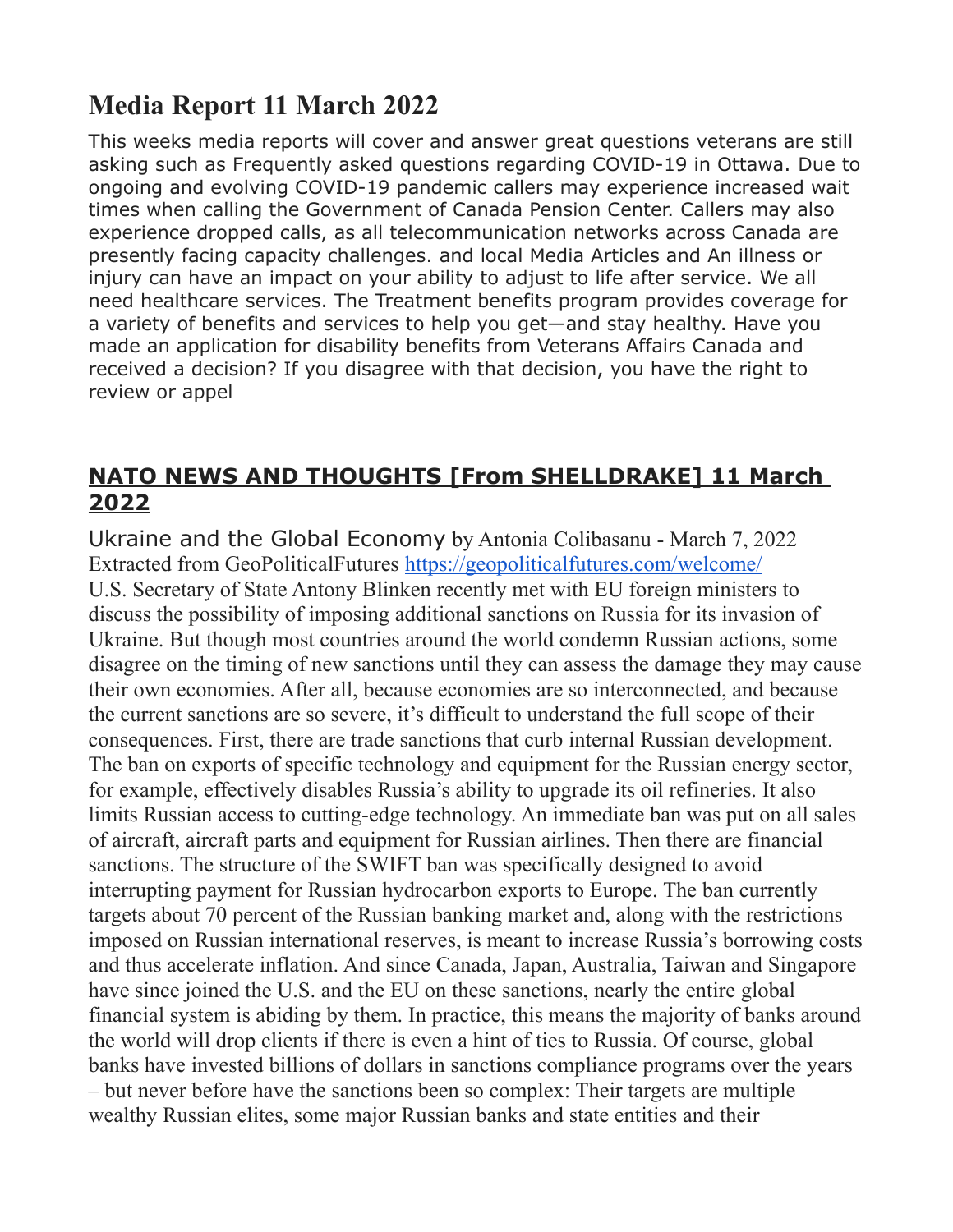subsidiaries. As a result, banks – even those in countries that have not imposed sanctions but work with banks in countries that have imposed sanctions – are practicing extreme caution. This could slow down all banking processes in general and thus aggravate existing global trade disruptions. In fact, the sanctions have added an operational uncertainty to the already high fears attached to the war in Ukraine, as evidenced in global financial markets.

#### Energy

Energy, of course, is at the forefront of nearly everyone's minds. Just after Russia invaded, Germany announced that the Nord Stream 2 natural gas pipeline had been terminated. But the SWIFT restrictions exempted payments for energy supplies. Natural gas kept flowing at normal volumes through Nord Stream 1 and other pipelines. Then on March 3, the Gascade pipeline operator announced that natural gas flows stopped from Russia to Germany via the Yamal pipeline. Europe has some options for offsetting the loss of Russian energy. Germany, the biggest consumer of Russian energy, could turn to Norway, the Netherlands and the U.K. Southern Europe can receive gas from Azerbaijan via the Trans Adriatic Pipeline to Italy and the Trans-Anatolian Natural Gas Pipeline through Turkey. American and Qatari liquified natural gas can be supplied through the Baltic and the Mediterranean terminals. Even so, fully replacing 150 billion-190 billion cubic meters a year of Russian gas to the EU is not achievable in the short term. (It should be said that a third of Russian gas could be replaced by other sources if the EU was serious about it.) Though these measures are clearly meant to hurt Russia, they could backfire if Moscow retaliates by cutting supplies altogether. But this is unlikely to happen. Russia simply can't afford to give up its biggest source of money right now. And for all the talk of Russia turning to Asia, supplying that market is easier said than done. Moscow would have to build new infrastructure and alter the current extraction facilities to meet Asian/Chinese energy standards. All of which would translate into years of work and investment in a geography that isn't particularly well suited to such projects. Russia will, however, continue to supply China with its coal, the price of which, like oil, has reached record highs. While the sanctions have also excluded coal exports, buyers from Europe, Japan, South Korea and China are nonetheless worried about Russia's ability to deliver and their exposure and difficulty in working around the sanctions. This is why China, which gets 15 percent of all its coal from Russia, is reportedly scaling back orders. Russia and China will no doubt find a way to make it work eventually, but that doesn't help the short-term pressure on energy markets. Shipping Relatedly, energy shipping has also taken a hit. Russia's major state-controlled shipping company the SCF Group, along with other "owned and controlled" shipping companies, was put under Western sanctions as well. Three SCF tankers had to return home after the U.K. and Canada refused to give them entry to their ports. The SCF has a live fleet of 133 vessels, including 108 tankers and 14 gas carriers, that are self-owned, the majority serving the energy business. It also has more than 30 ships still under construction, the majority of which are LNG carriers serving Arctic projects. (Diesel is also shipped by sea.)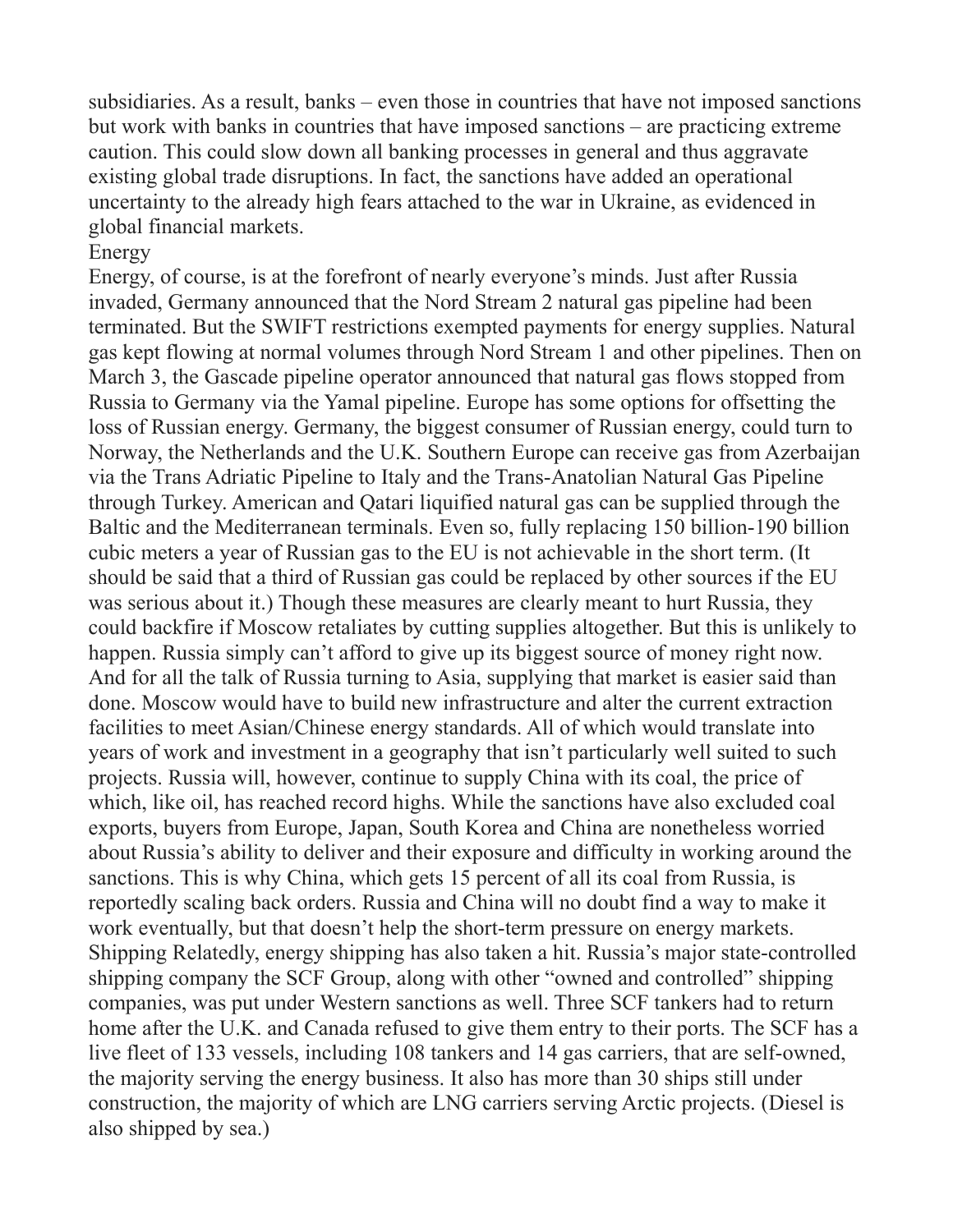The shipping industry is scrambling to re-calibrate. While ships are diverted and tankers are delayed, there are also fewer loadings. And some are unclear how much shipping is under sanctions. The SCF tankers that were rejected by the U.K. and Canada, for example, had been ordered prior to the imposition of sanctions. Issues like these have forced ports and shipping operators to do their own due diligence on the matter. Many ship owners and shipping operators are revisiting their contracts with Russian companies and are investigating the ownership structure of their partners to make sure they are complying with sanctions. Things are a little better for container shipping, where Russia accounts for only less than 3 percent of the industry globally. Self-sanctioning is particularly affecting this sector. Leading container shipping and logistics firm Maersk has suspended almost all cargo shipping to and from Russia and Belarus with the exception of food, medicines and humanitarian supplies. The company also warned of delays due to extensive screening in ports and customs. Self-sanctioning and operational delays will continue until there is more clarity on the specifics of sanctions. The waters south of Ukraine are no longer operational, and the Bosporus is particularly crowded, making the Black Sea a risky place to be. This will cause insurance companies to add war risk premiums for all shipments in the area, increasing the transportation price for goods coming into and out of the region.

#### Agriculture

Agricultural trade is already affected by the problems in the shipping industry. Ukraine and Russia are both major exporters of grains. According to industry reports, the war has already cut into corn exports, with less than 20 million-25 million tons having been shipped to markets this year already. If the conflict continues, it may also affect barley exports, which begin in June-July. Notably, estimates from various industry reports on grain trade fail to take into account the medium- to long-term effects of war in Ukraine. They refer only to the foodstuffs in storage and the foodstuffs ready to be shipped. No one can give an estimate on Ukraine's production levels this year. As things stand now, it all depends on the number of days that the conflict continues. Even more problematic is that even before the war, 2022 hasn't been a good year for agriculture production in general. Droughts in both hemispheres have negatively affected grain crops already. High energy prices will probably lead to higher fertilizer prices. All this will drive an increase in food prices at a time when global inflation is already high. Metals

Finally, the global industry is also influenced by the price and availability of other commodities produced and sold by Russia on the world market: aluminum, cobalt, copper, nickel, palladium, platinum and steel, to name just a few. Sanctions imposed so far haven't directly targeted these metals, but that could change if Moscow retaliates against the sanctions or escalates the war. The uncertainty surrounding it, though, has caused commodity buyers to pull back from trading with Russian producers, according to reports citing trade flow monitoring services. More important, the SWIFT sanctions make it hard for financial institutions to support their clients who do business with Russia. In Europe, Societe Generale and Credit Suisse Group reportedly stopped financing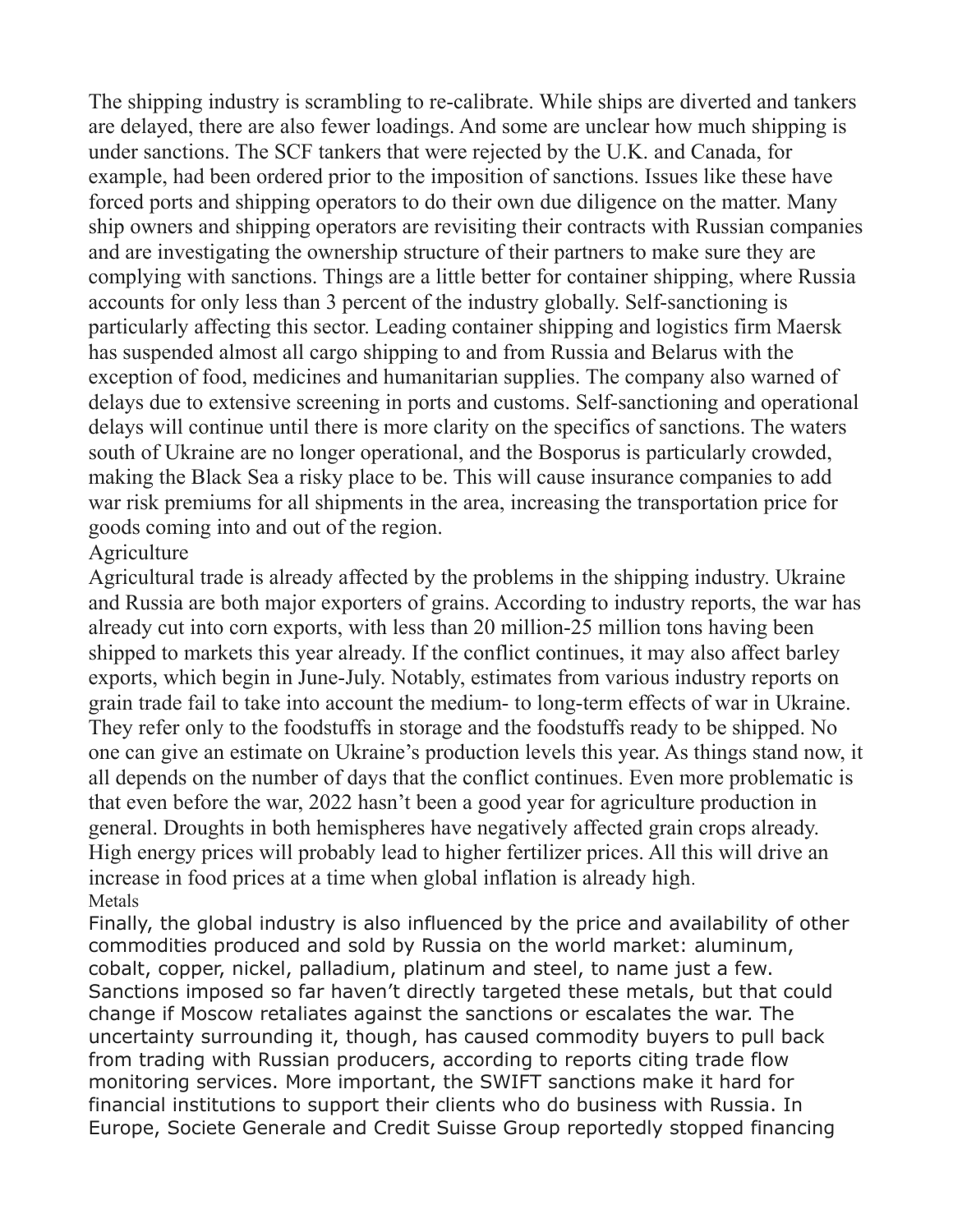commodities trading from Russia, while China's largest state-owned lenders are restricting financing for purchases of Russian commodities. Though these reports are unconfirmed, the market has responded as though they are true. Increased commodities prices have made basically everything more expensive. This is particularly true with regard to aluminum and copper. Aluminum is used for all industrial energy infrastructure and all machinery, from kitchen appliances to automobiles, and its price is very sensitive to energy prices because its production is energy intensive. Copper is used in electrical cables and engines. So even if you have lots of aluminum but you don't have the very small piece of copper ensuring electrical transmission, you can't use the machinery you need to produce certain products. More broadly, the war in Ukraine and the sanctions it triggered could have two lasting macroeconomic effects. The first is that it may accelerate Europe's efforts to find alternative sources of energy. The second is that it may hasten, or even aggravate, a global recession and the restructuring of the global economy. This is all subject to change, of course, since war creates economic uncertainty. But it's safe to say things may get worse before they get better.

Thank you Randy

## **Frail Disability Benefits Recipients**

#### **Purpose**

This policy provides guidance on determining eligibility for the Veterans Independence Program (VIP) for certain disability pensioners, disability award or pain and suffering compensation recipients.

## **Definitions**

1.For the purpose of administering this policy, the following definitions apply:

Frailis defined as the occurrence of a critical mass of physiological conditions that place an individual at risk for falls, injuries, illnesses or the need for supervision or hospitalization. Frailty also results in a severe and prolonged impairment of function with little or no likelihood of improvement. The designation of "frail" is based on the premise that for individuals suffering from multiple health conditions, one of which is a disability benefits entitled condition; this complex interplay of disabilities impairs their ability to remain self-sufficient at their principal residence.

Inordinate amount of time means significantly more time than it would take an individual of the same age to complete the activity in the absence of the impairment.

Prolonged impairment means the impairment(s) has lasted, or is expected to last, for a continuous period of at least 12 months (i.e. an ongoing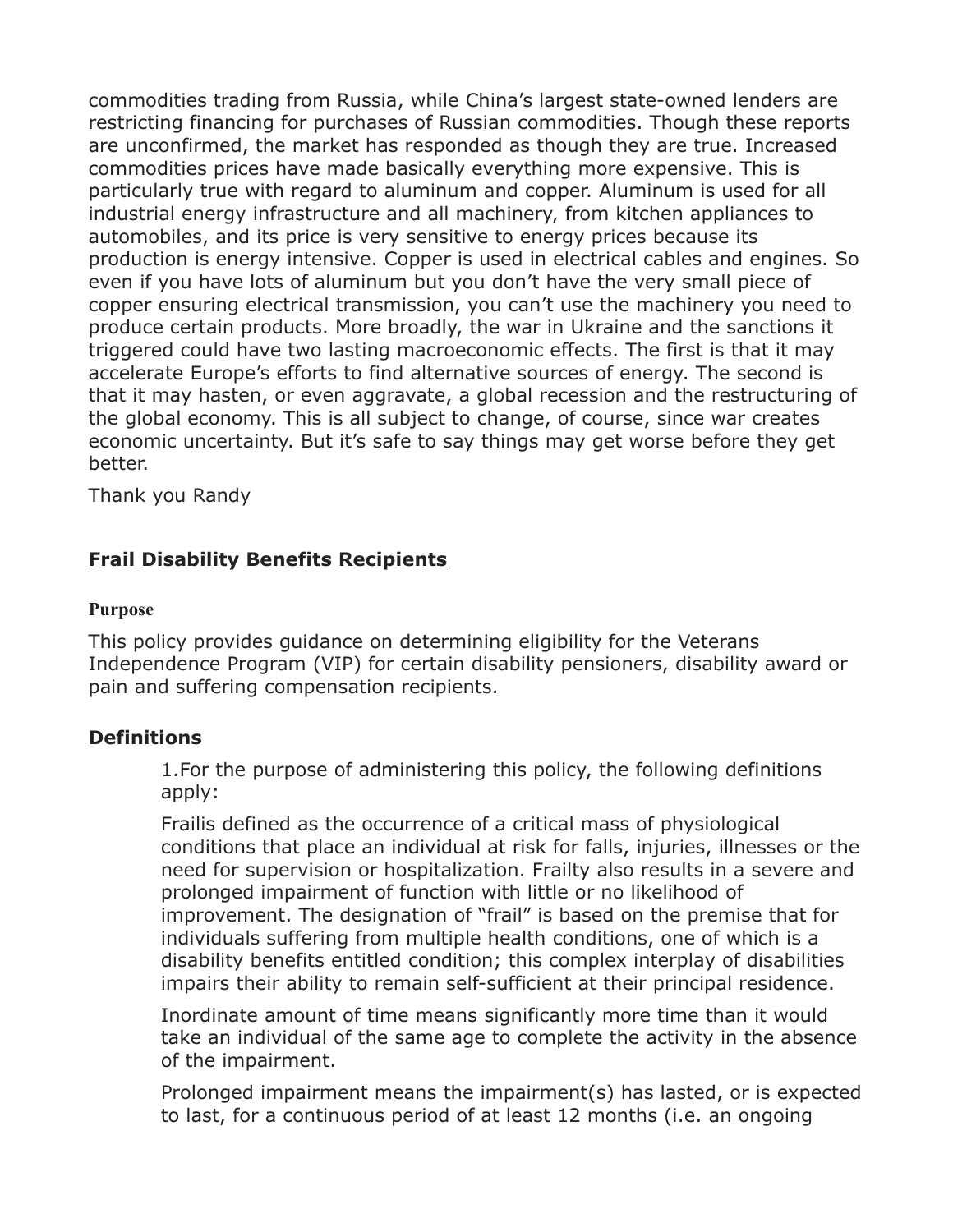health issue that has a significant impact on the lives of a person and/or their family, or other caregivers). Life expectancy is not a consideration when determining if an individual is suffering from a prolonged impairment, and a Veteran who has been diagnosed to be in the last stages of life (i.e. palliative) may be deemed "frail".

## **Policy**

#### **General**

1.For the purpose of administering this policy, the term "Veteran" is interpreted to include all individuals eligible for the VIP. If applicable, it also includes a duly authorized representative of the Veteran. 2.This policy applies only to the following:

1.Veteran pensioners whose total disability assessments under the

Pension Act and the Veterans Well-being Actare less than 48% (see policy entiMedia Report 11 March 2022

This media report will be posted on our website. Go to [https://natoveterans.org/Current-News](https://natoveterans.org/Current-News-and-Media-Reports)[and-Media-Reports](https://natoveterans.org/Current-News-and-Media-Reports)

This weeks media reports will cover and answer great questions veterans are still asking such as Frequently asked questions regarding COVID-19 in Ottawa. Due to ongoing and evolving COVID-19 pandemic callers may experience increased wait times when calling the Government of Canada Pension Center. Callers may also experience dropped calls, as all telecommunication networks across Canada are presently facing capacity challenges. and local Media Articles and An illness or injury can have an impact on your ability to adjust to life after service. We all need healthcare services. The Treatment benefits program provides coverage for a variety of benefits and services to help you get—and stay healthy. Have you made an application for disability benefits from Veterans Affairs Canada and received a decision? If you disagree with that decision, you have the right to review or appel

## **NATO NEWS AND THOUGHTS [From SHELLDRAKE] 11 March 2022**

Ukraine and the Global Economy by Antonia Colibasanu - March 7, 2022 Extracted from GeoPoliticalFutures <https://geopoliticalfutures.com/welcome/> U.S. Secretary of State Antony Blinken recently met with EU foreign ministers to discuss the possibility of imposing additional sanctions on Russia for its invasion of Ukraine. But though most countries around the world condemn Russian actions, some disagree on the timing of new sanctions until they can assess the damage they may cause their own economies. After all, because economies are so interconnected, and because the current sanctions are so severe, it's difficult to understand the full scope of their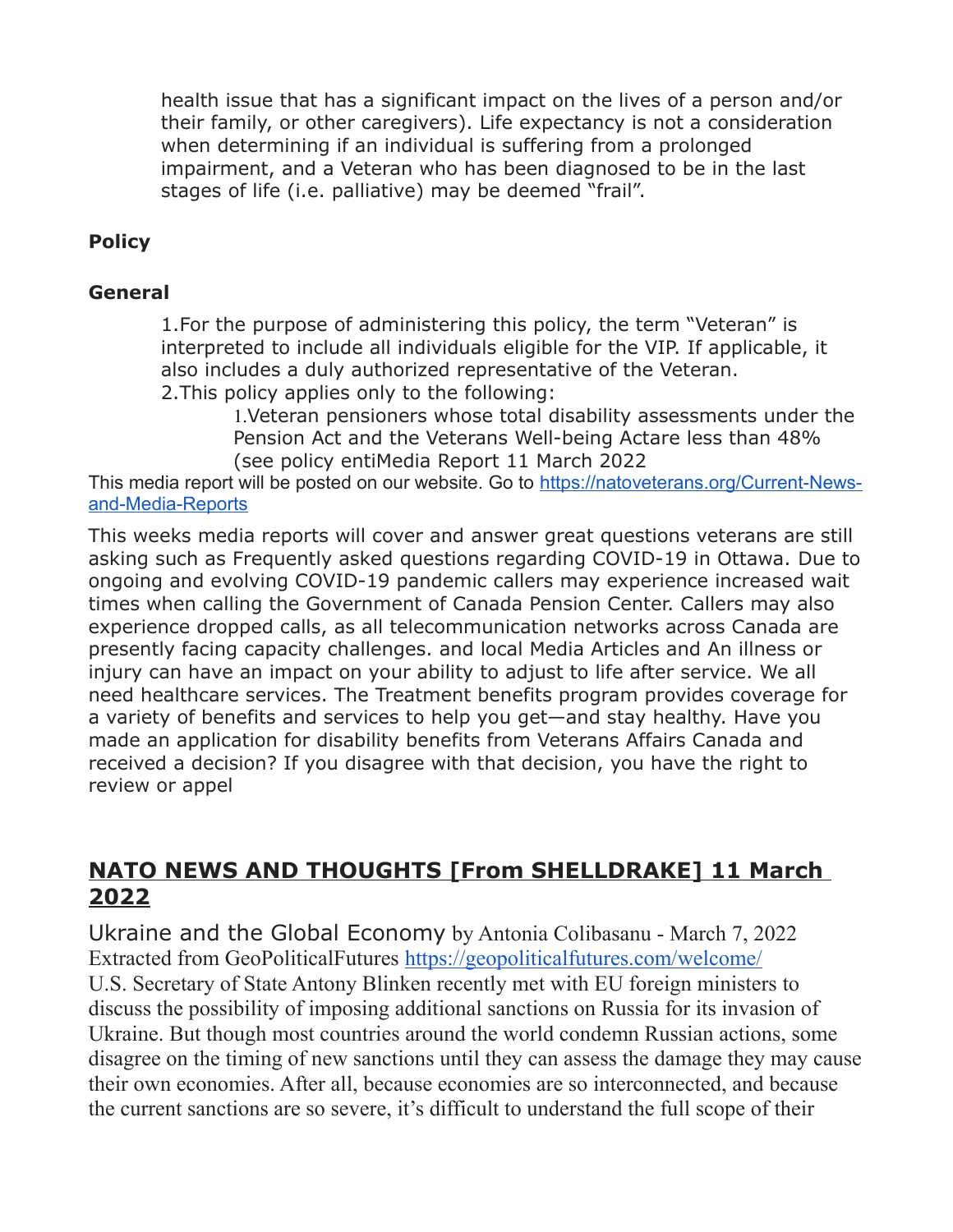consequences. First, there are trade sanctions that curb internal Russian development. The ban on exports of specific technology and equipment for the Russian energy sector, for example, effectively disables Russia's ability to upgrade its oil refineries. It also limits Russian access to cutting-edge technology. An immediate ban was put on all sales of aircraft, aircraft parts and equipment for Russian airlines. Then there are financial sanctions. The structure of the SWIFT ban was specifically designed to avoid interrupting payment for Russian hydrocarbon exports to Europe. The ban currently targets about 70 percent of the Russian banking market and, along with the restrictions imposed on Russian international reserves, is meant to increase Russia's borrowing costs and thus accelerate inflation. And since Canada, Japan, Australia, Taiwan and Singapore have since joined the U.S. and the EU on these sanctions, nearly the entire global financial system is abiding by them. In practice, this means the majority of banks around the world will drop clients if there is even a hint of ties to Russia. Of course, global banks have invested billions of dollars in sanctions compliance programs over the years – but never before have the sanctions been so complex: Their targets are multiple wealthy Russian elites, some major Russian banks and state entities and their subsidiaries. As a result, banks – even those in countries that have not imposed sanctions but work with banks in countries that have imposed sanctions – are practicing extreme caution. This could slow down all banking processes in general and thus aggravate existing global trade disruptions. In fact, the sanctions have added an operational uncertainty to the already high fears attached to the war in Ukraine, as evidenced in global financial markets.

#### Energy

Energy, of course, is at the forefront of nearly everyone's minds. Just after Russia invaded, Germany announced that the Nord Stream 2 natural gas pipeline had been terminated. But the SWIFT restrictions exempted payments for energy supplies. Natural gas kept flowing at normal volumes through Nord Stream 1 and other pipelines. Then on March 3, the Gascade pipeline operator announced that natural gas flows stopped from Russia to Germany via the Yamal pipeline. Europe has some options for offsetting the loss of Russian energy. Germany, the biggest consumer of Russian energy, could turn to Norway, the Netherlands and the U.K. Southern Europe can receive gas from Azerbaijan via the Trans Adriatic Pipeline to Italy and the Trans-Anatolian Natural Gas Pipeline through Turkey. American and Qatari liquified natural gas can be supplied through the Baltic and the Mediterranean terminals. Even so, fully replacing 150 billion-190 billion cubic meters a year of Russian gas to the EU is not achievable in the short term. (It should be said that a third of Russian gas could be replaced by other sources if the EU was serious about it.) Though these measures are clearly meant to hurt Russia, they could backfire if Moscow retaliates by cutting supplies altogether. But this is unlikely to happen. Russia simply can't afford to give up its biggest source of money right now. And for all the talk of Russia turning to Asia, supplying that market is easier said than done. Moscow would have to build new infrastructure and alter the current extraction facilities to meet Asian/Chinese energy standards. All of which would translate into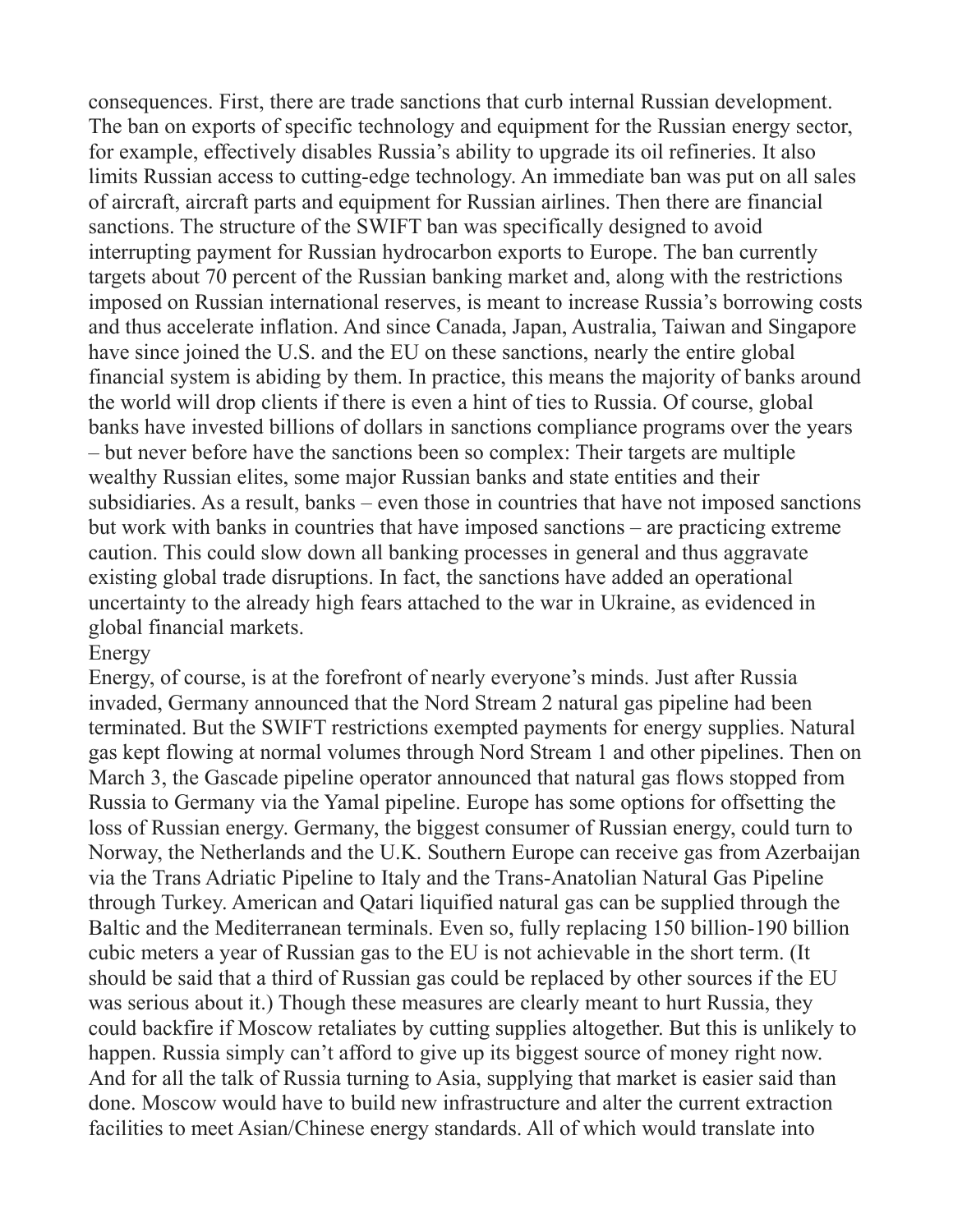years of work and investment in a geography that isn't particularly well suited to such projects. Russia will, however, continue to supply China with its coal, the price of which, like oil, has reached record highs. While the sanctions have also excluded coal exports, buyers from Europe, Japan, South Korea and China are nonetheless worried about Russia's ability to deliver and their exposure and difficulty in working around the sanctions. This is why China, which gets 15 percent of all its coal from Russia, is reportedly scaling back orders. Russia and China will no doubt find a way to make it work eventually, but that doesn't help the short-term pressure on energy markets. Shipping Relatedly, energy shipping has also taken a hit. Russia's major state-controlled shipping company the SCF Group, along with other "owned and controlled" shipping companies, was put under Western sanctions as well. Three SCF tankers had to return home after the U.K. and Canada refused to give them entry to their ports. The SCF has a live fleet of 133 vessels, including 108 tankers and 14 gas carriers, that are self-owned, the majority serving the energy business. It also has more than 30 ships still under construction, the majority of which are LNG carriers serving Arctic projects. (Diesel is also shipped by sea.)

The shipping industry is scrambling to recalibrate. While ships are diverted and tankers are delayed, there are also fewer loadings. And some are unclear how much shipping is under sanctions. The SCF tankers that were rejected by the U.K. and Canada, for example, had been ordered prior to the imposition of sanctions. Issues like these have forced ports and shipping operators to do their own due diligence on the matter. Many ship owners and shipping operators are revisiting their contracts with Russian companies and are investigating the ownership structure of their partners to make sure they are complying with sanctions. Things are a little better for container shipping, where Russia accounts for only less than 3 percent of the industry globally. Self-sanctioning is particularly affecting this sector. Leading container shipping and logistics firm Maersk has suspended almost all cargo shipping to and from Russia and Belarus with the exception of food, medicines and humanitarian supplies. The company also warned of delays due to extensive screening in ports and customs. Self-sanctioning and operational delays will continue until there is more clarity on the specifics of sanctions. The waters south of Ukraine are no longer operational, and the Bosporus is particularly crowded, making the Black Sea a risky place to be. This will cause insurance companies to add war risk premiums for all shipments in the area, increasing the transportation price for goods coming into and out of the region.

## Agriculture

Agricultural trade is already affected by the problems in the shipping industry. Ukraine and Russia are both major exporters of grains. According to industry reports, the war has already cut into corn exports, with less than 20 million-25 million tons having been shipped to markets this year already. If the conflict continues, it may also affect barley exports, which begin in June-July. Notably, estimates from various industry reports on grain trade fail to take into account the medium- to long-term effects of war in Ukraine. They refer only to the foodstuffs in storage and the foodstuffs ready to be shipped. No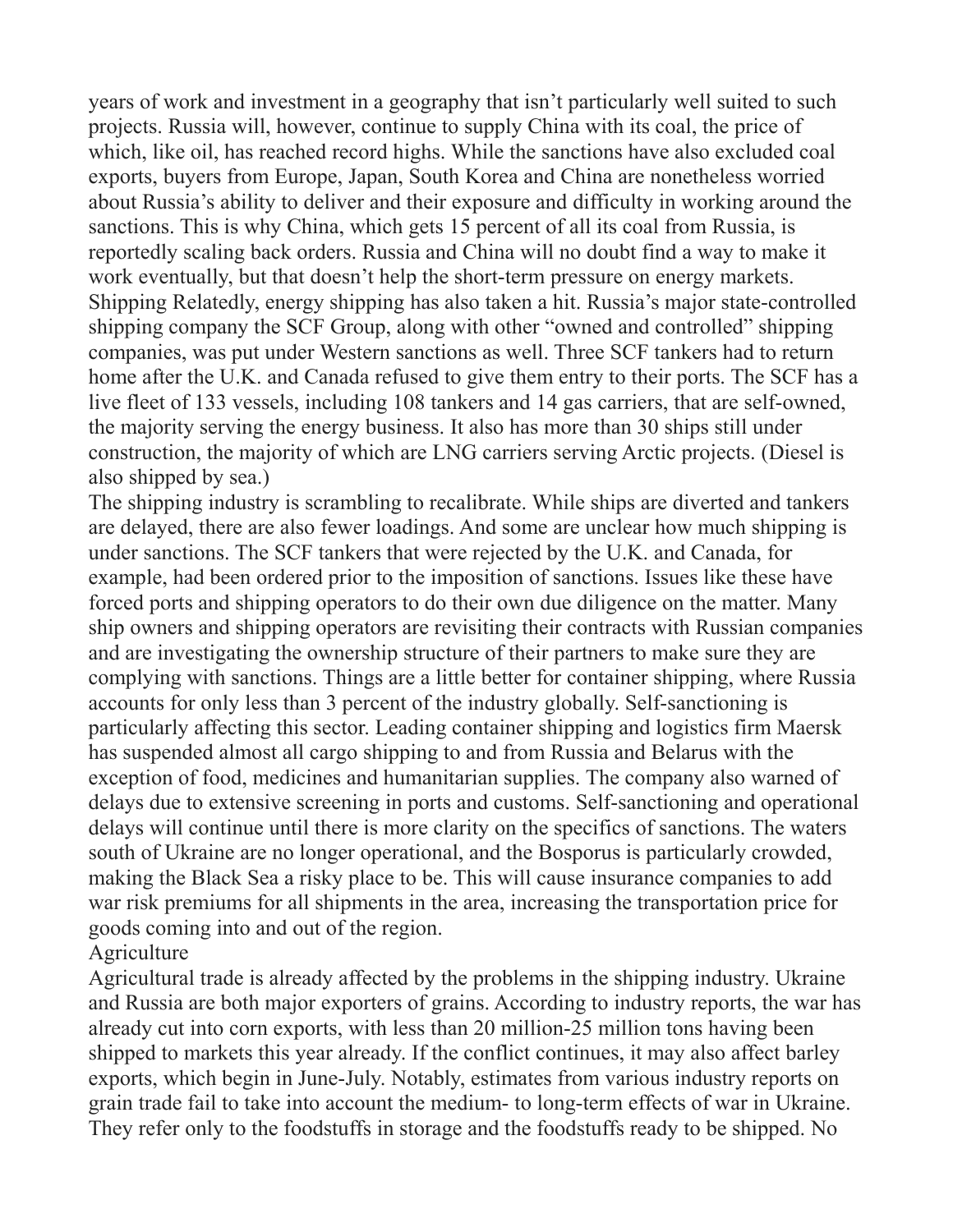one can give an estimate on Ukraine's production levels this year. As things stand now, it all depends on the number of days that the conflict continues. Even more problematic is that even before the war, 2022 hasn't been a good year for agriculture production in general. Droughts in both hemispheres have negatively affected grain crops already. High energy prices will probably lead to higher fertilizer prices. All this will drive an increase in food prices at a time when global inflation is already high. Metals

Finally, the global industry is also influenced by the price and availability of other commodities produced and sold by Russia on the world market: aluminum, cobalt, copper, nickel, palladium, platinum and steel, to name just a few. Sanctions imposed so far haven't directly targeted these metals, but that could change if Moscow retaliates against the sanctions or escalates the war. The uncertainty surrounding it, though, has caused commodity buyers to pull back from trading with Russian producers, according to reports citing trade flow monitoring services. More important, the SWIFT sanctions make it hard for financial institutions to support their clients who do business with Russia. In Europe, Societe Generale and Credit Suisse Group reportedly stopped financing commodities trading from Russia, while China's largest state-owned lenders are restricting financing for purchases of Russian commodities. Though these reports are unconfirmed, the market has responded as though they are true. Increased commodities prices have made basically everything more expensive. This is particularly true with regard to aluminum and copper. Aluminum is used for all industrial energy infrastructure and all machinery, from kitchen appliances to automobiles, and its price is very sensitive to energy prices because its production is energy intensive. Copper is used in electrical cables and engines. So even if you have lots of aluminum but you don't have the very small piece of copper ensuring electrical transmission, you can't use the machinery you need to produce certain products. More broadly, the war in Ukraine and the sanctions it triggered could have two lasting macroeconomic effects. The first is that it may accelerate Europe's efforts to find alternative sources of energy. The second is that it may hasten, or even aggravate, a global recession and the restructuring of the global economy. This is all subject to change, of course, since war creates economic uncertainty. But it's safe to say things may get worse before they get better.

Thank you Randy

## **Frail Disability Benefits Recipients**

#### **Purpose**

This policy provides guidance on determining eligibility for the Veterans Independence Program (VIP) for certain disability pensioners, disability award or pain and suffering compensation recipients.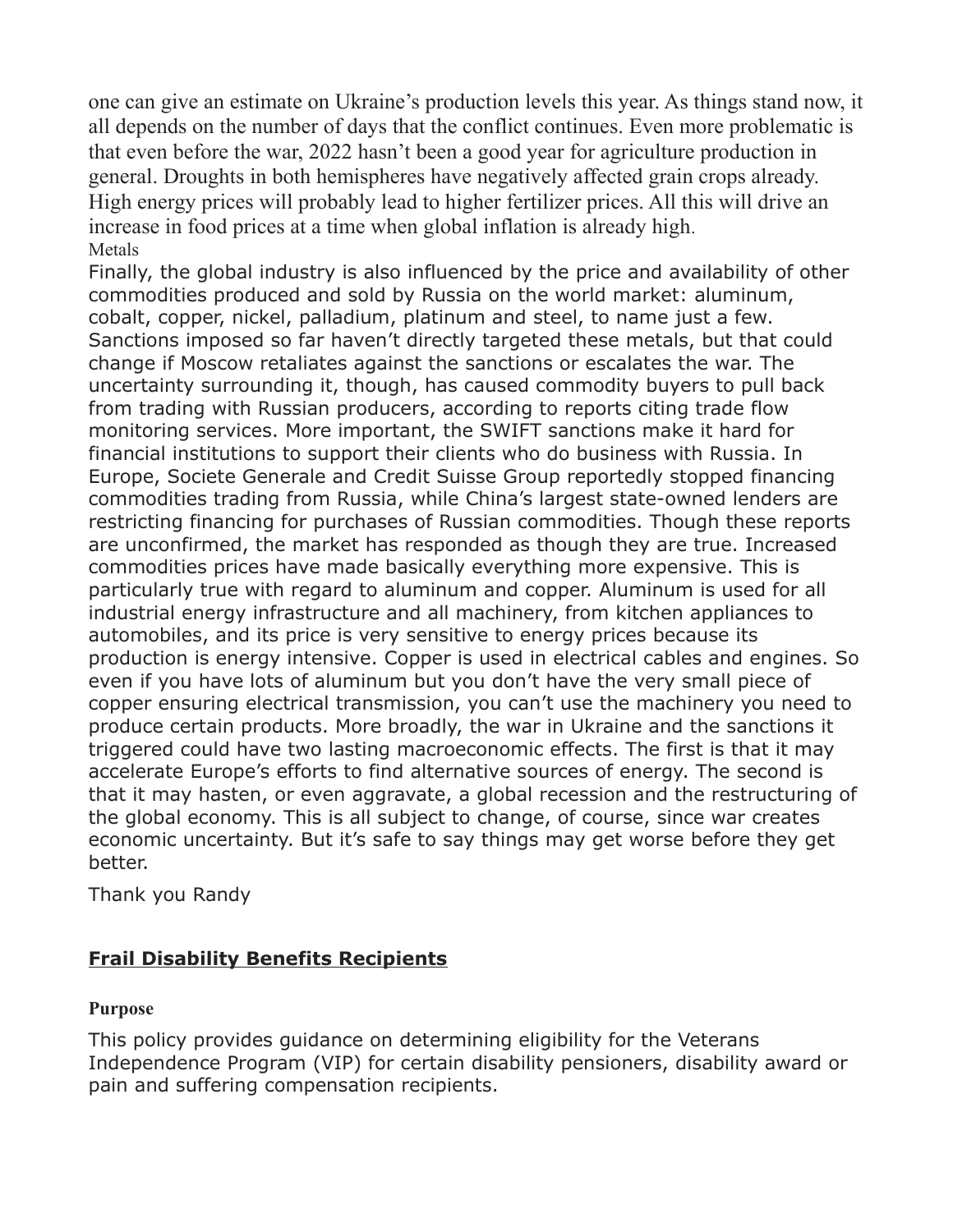## **Definitions**

1.For the purpose of administering this policy, the following definitions apply:

Frailis defined as the occurrence of a critical mass of physiological conditions that place an individual at risk for falls, injuries, illnesses or the need for supervision or hospitalization. Frailty also results in a severe and prolonged impairment of function with little or no likelihood of improvement. The designation of "frail" is based on the premise that for individuals suffering from multiple health conditions, one of which is a disability benefits entitled condition; this complex interplay of disabilities impairs their ability to remain self-sufficient at their principal residence.

Inordinate amount of timemeans significantly more time than it would take an individual of the same age to complete the activity in the absence of the impairment.

Prolonged impairmentmeans the impairment(s) has lasted, or is expected to last, for a continuous period of at least 12 months (i.e. an ongoing health issue that has a significant impact on the lives of a person and/or their family, or other caregivers). Life expectancy is not a consideration when determining if an individual is suffering from a prolonged impairment, and a Veteran who has been diagnosed to be in the last stages of life (i.e. palliative) may be deemed "frail".

## **Policy**

## **General**

1.For the purpose of administering this policy, the term "Veteran" is interpreted to include all individuals eligible for the VIP. If applicable, it also includes a duly authorized representative of the Veteran. 2.This policy applies only to the following:

1.Veteran pensioners whose total disability assessments under thePension Actand theVeterans Well-being Actare less than 48% (see policy entitle[dEligibility for Health Care Programs – Veteran](https://natoveterans.org/EmailTracker/LinkTracker.ashx?linkAndRecipientCode=Sroham0j6CXPMqc0EcYGc6m70ADegJVzJmFkxUw9Q84z3CCRhfEUwyQuB4WTNJR7FIa%2B%2Fq51d3XhXS7N46mrCy7%2BMwG%2BKfWouqtavqrm8c4%3D)  [Pensioner](https://natoveterans.org/EmailTracker/LinkTracker.ashx?linkAndRecipientCode=Sroham0j6CXPMqc0EcYGc6m70ADegJVzJmFkxUw9Q84z3CCRhfEUwyQuB4WTNJR7FIa%2B%2Fq51d3XhXS7N46mrCy7%2BMwG%2BKfWouqtavqrm8c4%3D) )

2.Civilian pensioners whose total disability assessments under thePension Actand theVeterans Well-being Actare less than 48% (see policy entitle[dEligibility for Health Care Programs – Civilian](https://natoveterans.org/EmailTracker/LinkTracker.ashx?linkAndRecipientCode=y2PaR%2ByxJ0oNelusKIBowmYQP0jvDEnIjLdnyu%2B3wNy4sQr%2FliJbejLZGVLkLvGWChrJZTwVhwd9IKW5rK7M%2BU9fh8u9BcjCO12ec3ZTTGE%3D)  [Pensioners](https://natoveterans.org/EmailTracker/LinkTracker.ashx?linkAndRecipientCode=y2PaR%2ByxJ0oNelusKIBowmYQP0jvDEnIjLdnyu%2B3wNy4sQr%2FliJbejLZGVLkLvGWChrJZTwVhwd9IKW5rK7M%2BU9fh8u9BcjCO12ec3ZTTGE%3D) );

3. Special duty service pensioners (see policy entitled **Eligibility for** [Health Care Programs – Special Duty Service Pensioner](https://natoveterans.org/EmailTracker/LinkTracker.ashx?linkAndRecipientCode=8dApXBRYShmbleftcz1%2FvrbfZu%2FDPD3Q%2F%2BZQHkKgQU5lYYl8PCm4XPVlQ4S%2FAotw2E8snNh489wYGqBgV%2Fev7c3UzX%2BU%2FE1Keqv8wb8eVpI%3D) ); 4. Military service pensioners (see policy entitled Eligibility for [Health Care Programs – Military Service Pensioner](https://natoveterans.org/EmailTracker/LinkTracker.ashx?linkAndRecipientCode=ak4VniCiMqTNoCRAVSl%2BTsPB3zKS5QIl6xR6kq48Uq30oyq9mPmVyqs2RI9Twi28KpBm7dmvDUPnTzrxLH4chEy1wK6txzJ2FcRWQsGd4I0%3D) );

5.Former members or reserve force members entitled to a disability award or pain and suffering compensation (see policy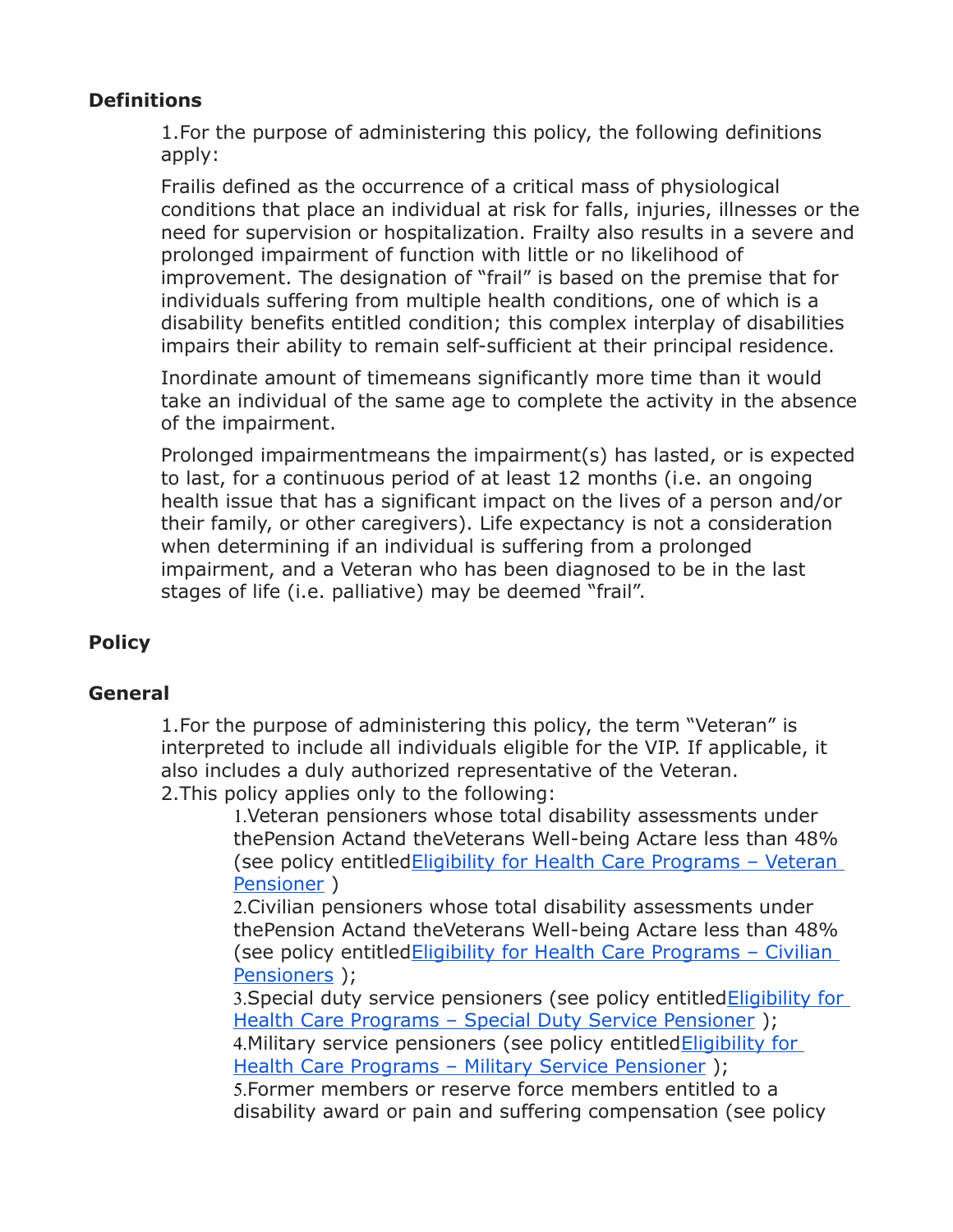entitle[dEligibility for Health Care Programs – Entitled to a](https://natoveterans.org/EmailTracker/LinkTracker.ashx?linkAndRecipientCode=j8BOvvK89SrpBSButC7M9vQga21urTqrKsvJ0fk7wLvrpY6RAycEEh2H58dy3YUwkx2cUl64JCSb42j9tWE0NobvN%2F6GhjyPn6vIXYpY164%3D)  [Disability Award \(Regular and Reserve Force Services](https://natoveterans.org/EmailTracker/LinkTracker.ashx?linkAndRecipientCode=j8BOvvK89SrpBSButC7M9vQga21urTqrKsvJ0fk7wLvrpY6RAycEEh2H58dy3YUwkx2cUl64JCSb42j9tWE0NobvN%2F6GhjyPn6vIXYpY164%3D) ); and 6.Former members or reserve force members entitled to a disability award in respect of special duty service (see policy entitle[dEligibility for Health Care Programs – Entitled to a](https://natoveterans.org/EmailTracker/LinkTracker.ashx?linkAndRecipientCode=YHnbtdgmFZLcPW%2B0zqKjWI32y%2FhiB9sTKXTkDRF%2Bi0TleDXbHC7WurBJeXLZfEyvUP0bk9ipaakRBqYbxjWO002kymmLnadn3IHjqVap04E%3D)  [Disability Award or Pain and Suffering Compensation for Special](https://natoveterans.org/EmailTracker/LinkTracker.ashx?linkAndRecipientCode=YHnbtdgmFZLcPW%2B0zqKjWI32y%2FhiB9sTKXTkDRF%2Bi0TleDXbHC7WurBJeXLZfEyvUP0bk9ipaakRBqYbxjWO002kymmLnadn3IHjqVap04E%3D)  [Duty Service](https://natoveterans.org/EmailTracker/LinkTracker.ashx?linkAndRecipientCode=YHnbtdgmFZLcPW%2B0zqKjWI32y%2FhiB9sTKXTkDRF%2Bi0TleDXbHC7WurBJeXLZfEyvUP0bk9ipaakRBqYbxjWO002kymmLnadn3IHjqVap04E%3D) ).

3.Access to the VIP for Veteran Pensioners and Civilian Pensioners whose extent of disability is equal to or greater than 48% is based on need; there is no requirement that the need be in respect of a pensioned condition.

4.Royal Canadian Mounted Police (RCMP) Pensioners are not eligible for VIP nor can their RCMP service be added to their service in World War II or Korea to qualify them as Medium Disabled or Seriously Disabled Veteran Pensioners. See policy entitle[dEligibility for Health Care Programs](https://natoveterans.org/EmailTracker/LinkTracker.ashx?linkAndRecipientCode=M26zXRBuHvWRI3BzJ%2BfYiWLwHfLrdMGQO1R%2FkJ3jV4hJGxXl6WaC%2F4M%2BngdpdTMCHycoLQ4HtfGDRYPyzWdvrzimt7%2BT%2FsyX6ajrtRnpVNc%3D)  [– Royal Canadian Mounted Policef](https://natoveterans.org/EmailTracker/LinkTracker.ashx?linkAndRecipientCode=M26zXRBuHvWRI3BzJ%2BfYiWLwHfLrdMGQO1R%2FkJ3jV4hJGxXl6WaC%2F4M%2BngdpdTMCHycoLQ4HtfGDRYPyzWdvrzimt7%2BT%2FsyX6ajrtRnpVNc%3D)or information regarding benefit eligibility for RCMP pensioners.

## **Veterans Independence Program Entitlement**

1.Entitlement for the VIP is based on an assessment that indicates either: 1.the Veteran's ability to remain self-sufficient in their principal residence is impaired by their disability benefits enititled condition; or

2.the Veteran needs the required services because he/she is " [frail](https://natoveterans.org/EmailTracker/LinkTracker.ashx?linkAndRecipientCode=0hqmhEQboAQ9u0MOgf7tbuU8LrXqtzi3%2F0rOm%2FeVYoNidsj2akpEX0ZpdQVtvNdxqcwy0%2BBbjSKcmpRvni6IkfTKLQhMWkb%2FiBTdf0LoK8Q%3D) ".

2.Where possible, every effort should be made to establish that the need for the service is linked to the disability benefits enittled condition, as it is more beneficial for the Veteran. For example, a Veteran who is admitted to VIP intermediate care because they are "frail" will be responsible for paying an Accommodation and Meals Contribution; however, if the admission is in respect of a diasability benefits entitled condition, the Veteran will not be required to pay the Accommodation and Meals Contribution.

## **Treatment Benefits Eligibility**

1.Veteran pensioners, civilian pensioners, special duty service pensioners and former members entitled to a disability award or pain and suffering compensation for special duty service who are receiving VIP services because they are "frail" are eligible to receive treatment benefits for disability benefits entitled conditions (i.e. eligible for B-line health coverage).

2.Military service pensioners and former members or reserve force members entitled to a disability award or pain and suffering compensation that is not for special duty service are eligible to receive treatment benefits only for their disability benefit entitled condition(s), even if they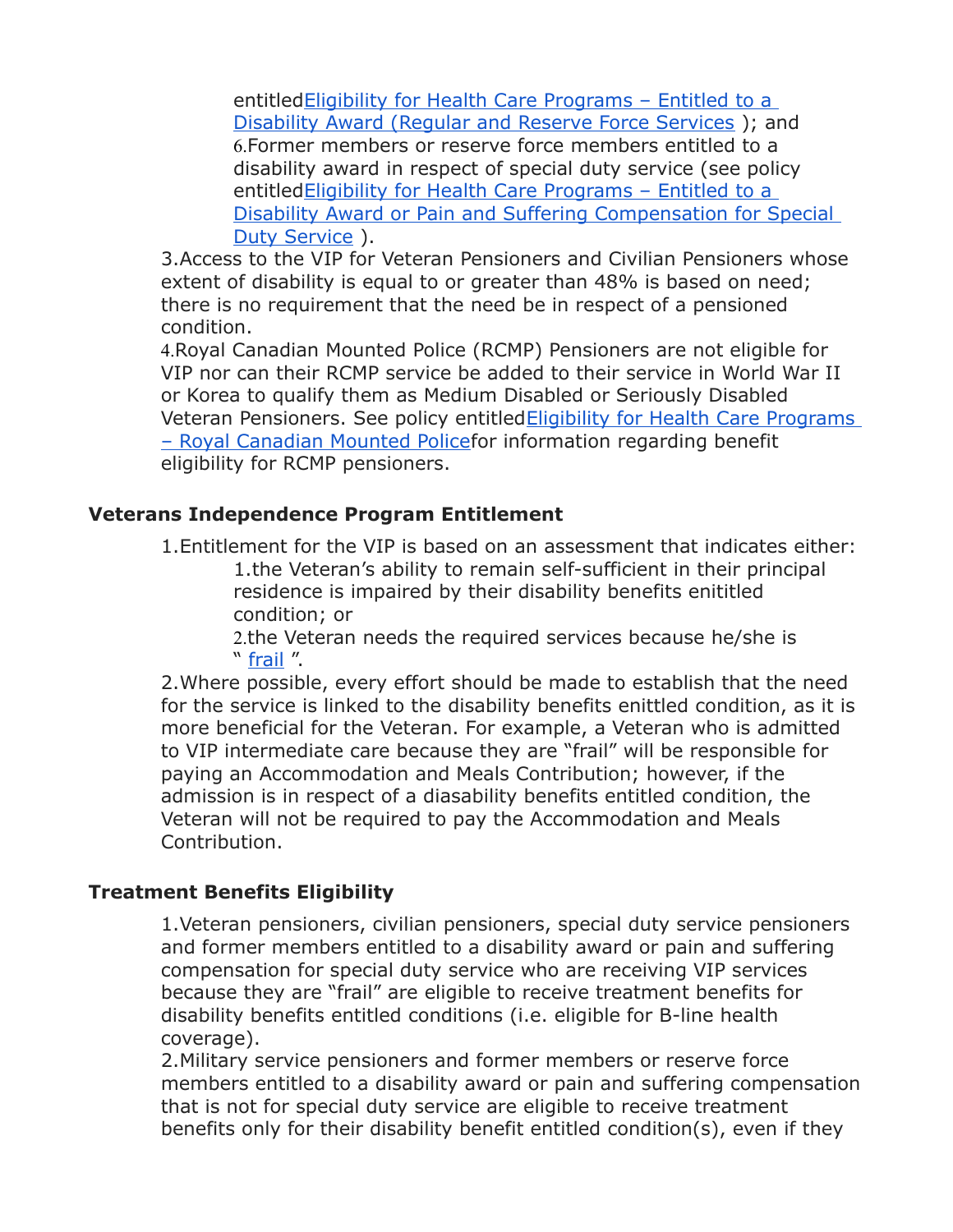are in receipt of VIP services because they are "frail" (i.e. not eligible for B-line coverage).

#### **Frail Criteria**

1.In establishing whether a disability benefits recipient satisfies the criteria to be considered "frail", there must be evidence that the individual suffers from one of the prolonged impairments described in paragraph 11, or two or more of the prolonged impairments described in paragraph 12. 2.One of the following conditions is present all or most (85%) of the time:

1.visual acuity in both eyes with corrective lenses is 20/200 (6/60) or less, or the greatest field of vision is less than 20 degrees (i.e. legally blind);

2.amputation or paraplegic in accordance with Table 3 of Chapter 5 of th[eTable of Disabilities;](https://natoveterans.org/EmailTracker/LinkTracker.ashx?linkAndRecipientCode=GOUscYCGwUPW%2FoMvWThoqPYVGLlMkzwQE%2BL8Mzrbq29PhAhJ9eTugFdwKUrSyZlhbw0Z8R%2BUy%2BnJmhaTOY56J4wg59LJpSaeVhcUDzL0q9Q%3D)

3.unable to speak so as to be understood in a quiet setting, or takes an inordinate amount of time to do so, even with the aid of medication, therapy or a device (excludes stuttering);

4.unable to hear (without lip-reading) a spoken conversation in a quiet setting, even with the aid of medication, therapy or a device; 5.unable to personally manage bowel or bladder functions – requiring assistance with the use of incontinent supplies, ostomy care or catheter care;

6.unable to walk 50 metres on level ground, or takes an inordinate amount of time to do so, even with the aid of medication, therapy or a device;

7.unable to perceive, think or remember, even with the aid of medication, therapy or a device. As an example cannot initiate or manage personal care without constant supervision;

8.unable to feed himself or herself, or takes an inordinate amount of time to do so, even with the aid of medication, therapy or a device;

9.is totally dependent on another to dress or wash the entire body; or

10.requires life-sustaining therapy to support a vital function (e.g. oxygen therapy; clapping therapy to help in breathing; kidney dialysis to filter blood) at least 3 times per week for an average of at least 14 hours per week. NOTE: Life-sustaining therapy does not include implanted devices such as a pacemaker or special programs of diet, exercise, hygiene, or medication.

3.Two or more of the following conditions are present:

1.Vision impairment – e.g. enrolled for services with the Canadian National Institute for the Blind but not legally blind (e.g. macular degeneration, severe cataracts);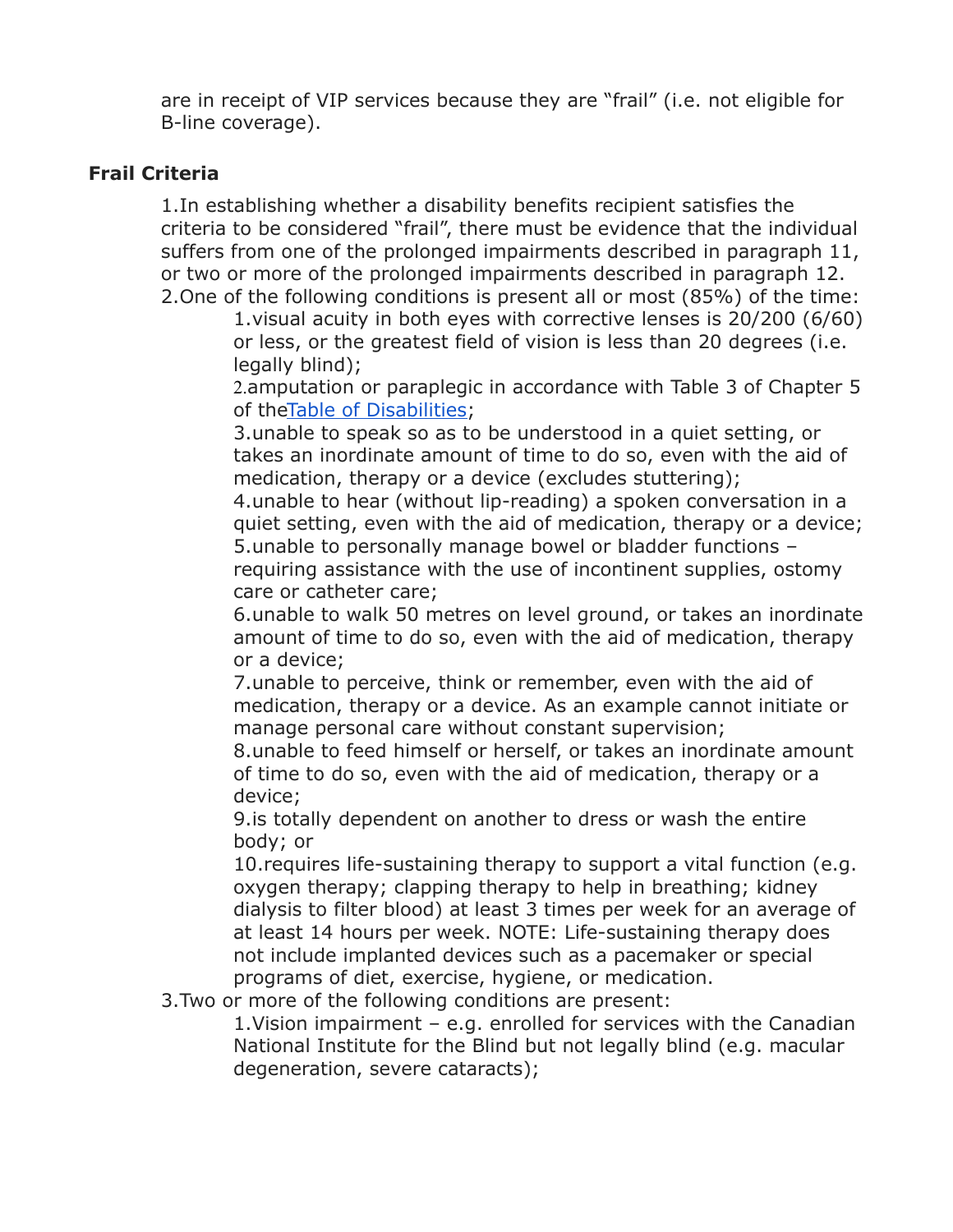2.Musculoskeletal/neurological disorders resulting in difficulty walking or severe functional disability in the upper limbs. For example:

1.decreased strength in the knees (e.g. gunshot with significant nerve damage)

2.balance and gait abnormalities (e.g. Parkinson's, stroke) 3.lower extremity disability (e.g. severe arthritis) 4.infrequent walking or exercise due to physical limitations (e.g. severe arthritis, stroke, amputation at ankle) 5.loss or severe restriction of the functional use of arm/hand (e.g. amputation at wrist or above, severe intention tremors).

3.Either (i), (ii) or both:

1. Cardiac - diagnosed as Class 4 of the New York Heart [Association Functional Classification System:](https://natoveterans.org/EmailTracker/LinkTracker.ashx?linkAndRecipientCode=1BNzRbwYOHgU8usbVTeJ0stv7TkRYMhW1sMEvy1fJnCPKEhvj8%2FzSHYiaNfZyiD2GFgRztG1tNB449fC%2F9%2B7bczt28rX48ItbQ42yTn4FUo%3D) unable to perform any physical activity without discomfort. Symptoms of inadequate cardiac output, pulmonary congestion, systemic congestion, or angina syndrome may be present at rest. If any physical activity is undertaken, discomfort is increased. (E.g. Ischemic Heart Disease, Cardiomyopathy, Valvular Heart Disease.) 2.Respiratory – results of Pulmonary Functions Testing indicate severe limitations. (E.g. COPD including

emphysema, lung cancer, Pneumonectomy.)

4.Congnitive Impairment – significant cognitive or behavioural problems, psychosis or severe neurosis requiring ongoing supervision or assistance (e.g. dementia, depression). NOTE: Individuals entitled to a disability benefit for PTSD would not be expected to meet these criteria except in extreme cases where the individual cannot be left alone.

5.Multiple drug use that significantly impairs cognitive or behavioural ability requiring ongoing supervision or assistance (e.g. demonstrated evidence of cognitive or behaviour impairment objectively measured as a result of using benzodiazepines, narcotics, anti-depressants, major tranquillizers, anti-seizure or anti-Parkinsonian drugs).

#### **Decision-making**

1.If the decision maker is able to create a body of evidence that enables them to make a frail determination using documentation that already exists (e.g. medical, nursing and/or other assessments/records completed by a provincial entity, DND, or some other source) it is unnecessary to also complete a VAC assessment. However, if no other assessments have been completed, an in-person assessment is necessary, to confirm the existence of the condition(s) set out in paragraphs 11 or 12 of this policy.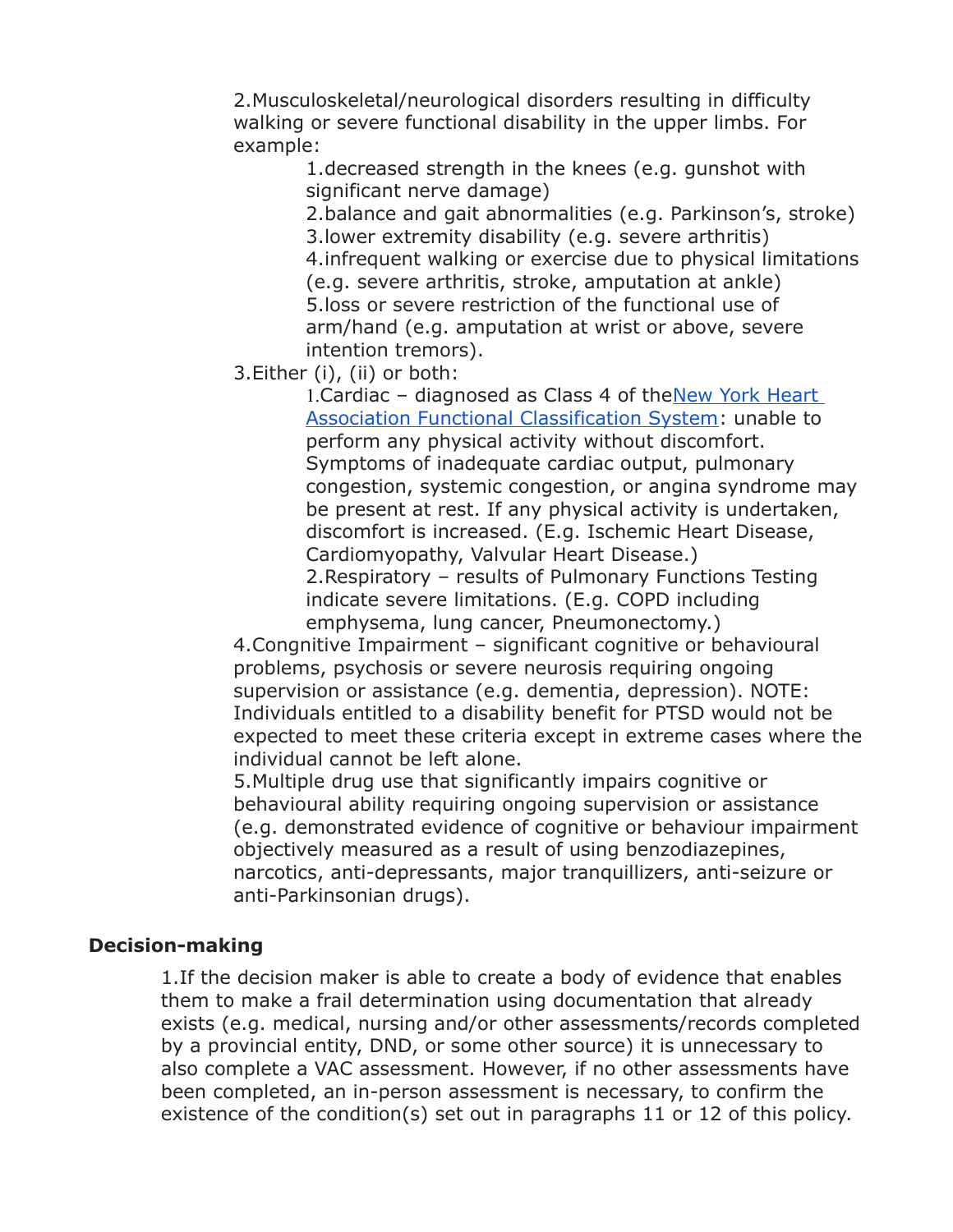2.Once all information has been collected and reviewed, the delegated decision maker will draw from all the circumstances every reasonable inference in favour of the Veteran. Where a fact must be proven, the evidence provided by the Veteran should be accepted as proof in the absence of contradictory evidence. Where there is uncertainty regarding a Veteran's eligibility, the case should be resolved in favour of the Veteran.

#### **References**

[Veterans Health Care Regulations](https://natoveterans.org/EmailTracker/LinkTracker.ashx?linkAndRecipientCode=zLorR6cHmj9O0js4IqIFV9qwDG%2FNYrWWJgVcVS%2BR5PiTfclCpv%2B%2BLdbD147SoZjeFAL1Y1KtR3xTHKsd9pQ67PevuGwNtiATWOQF3YMATcU%3D) [Eligibility for Health Care Programs – Eligible Client Groups](https://natoveterans.org/EmailTracker/LinkTracker.ashx?linkAndRecipientCode=ttgxCPbyKm6HoEyPyqzgwEey%2FTpvJLVoo5hNyVt6isi%2Fj2Il7in8cfKS3ehwJnnSzFEu1AWDRCPez8JH3jsMPEGnZqgTq8xtESJ6csKiPMY%3D)

#### **Veteran Chronic Pain**

#### **Chronic Pain: The Impact on Self and Families**

Registration is now open for the fall 2021 edition of the Chronic Pain Centre of Excellence Veteran and Family Well-Being Series. These sessions are designed for Veterans, their families, case managers, and health care professionals and will be accessible in both English and French.

#### **Veteran Chronic Pain: The Impact on Families**

On November 24,the focus will be transgenerational chronic pain, which means the impact on children when one of their parents has chronic pain. Dr. Melanie Noel will examine the latest research in this area, and then Dr. Helena Hawryluk and Jerris Popik will discuss programs for children and youth accessible through Wounded Warriors Canada.

[Register for Veteran Chronic Pain: The Impact on Families](https://natoveterans.org/EmailTracker/LinkTracker.ashx?linkAndRecipientCode=hrfleuRt4mYntVUYrq6IQzpz%2BP2boBaXpj5%2BqjvK%2BtQdtWV1BPIx8NSRo9rLR9j0o9akA01M3E7AMy0a3rXyUQU4S5qg44fSXQkYMeSfvhg%3D)

## **Veteran Chronic Pain: Identity and Re-Integration**

On December 1,panelists will discuss military culture and the identity of military members. The change in identity has an impact on individuals when they leave the military, especially as it relates to chronic pain. The conversation will then shift from identity to re-integration and a discussion on how Veterans can get back in touch with their families, hobbies, and lives.

#### [Register for Veteran Chronic Pain: Identity and Re-Integration](https://natoveterans.org/EmailTracker/LinkTracker.ashx?linkAndRecipientCode=pbbo9VKqzZ%2FKXMkOzfCxJb6YU5zry3%2FRfb6XhywsywS5edNSjgKhIfk3ohzuSfin2LmcuHKdFJlzO4ptbp4RxqXcoaIVW%2BVv4WbSp%2FgrVn4%3D)

The aim of the series is to provide education on the evolution of pain management and current best practices in evidence-based interdisciplinary care. Recordings of these sessions will be uploaded to the Chronic Pain Centre of [Excellence websites](https://natoveterans.org/EmailTracker/LinkTracker.ashx?linkAndRecipientCode=zgqgS5XN%2B73eVN6if7QT1g9xsO3QbDEuyKKxyExU%2BvZ0V0wxoODHalaJBUtWEcj3I4ozRZZuoNNFXrKqCf53rdEketwITFHXHaVsoZDyuQM%3D)hortly afterwards.

The Chronic Pain Centre of Excellence for Canadian Veterans was established to conduct research and help improve the well-being of Canadian Armed Forces (CAF) Veterans, and their families, suffering from chronic pain. Funded by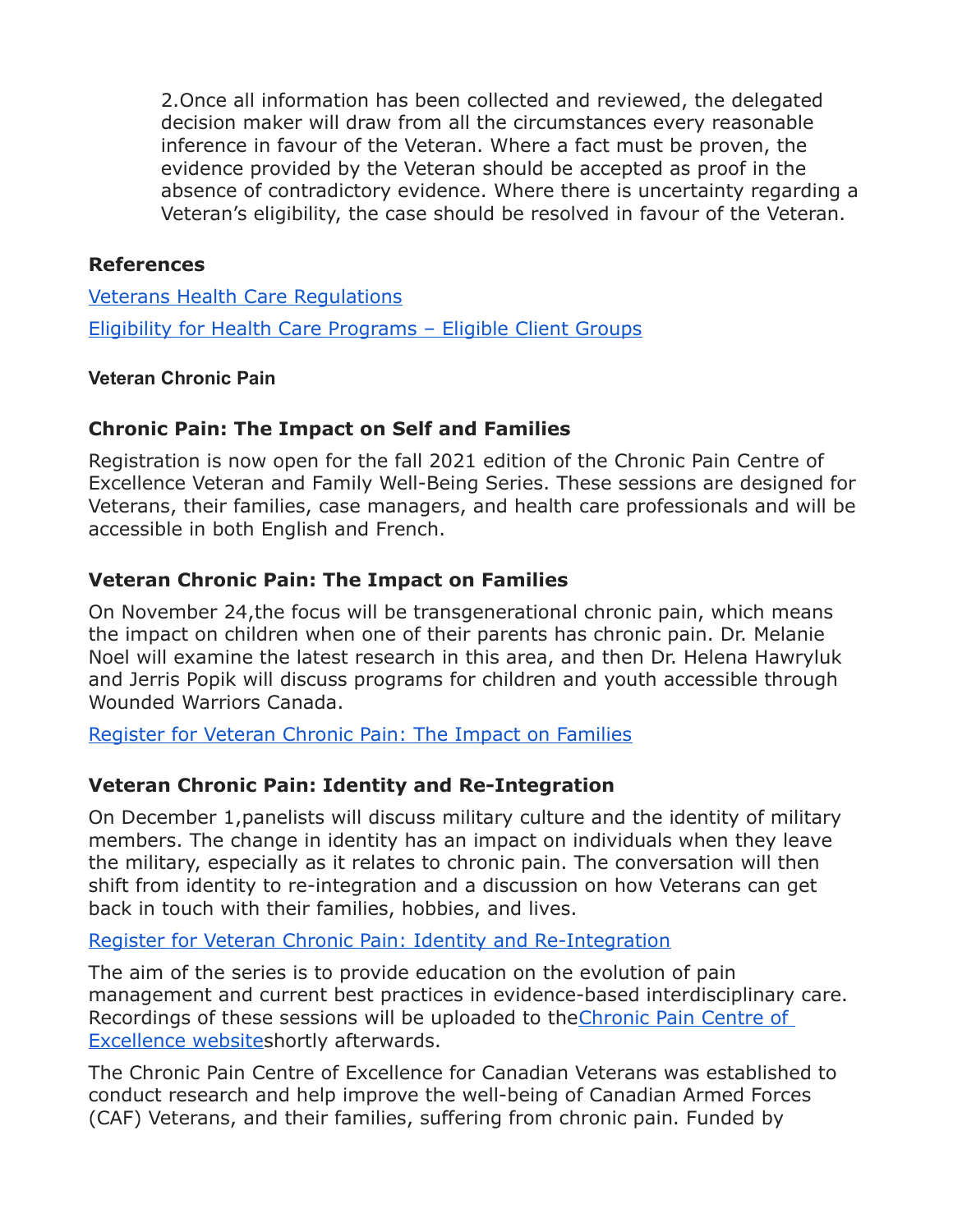Veterans Affairs Canada (VAC), the not-for-profit organization is working to improve the ability to treat pain with evidence-based recommendations. Ongoing research includes the effectiveness of cannabis in managing chronic pain, the impact of sex/gender on pain experience and the response to therapy, and the effectiveness of virtual care.

## **IN THE MEDIA**

[Persevering when the mercury drops: Canadian Army units conduct cold](http://sm1.multiview.com/t/gcH1AAibaBPWMWR~QLKJlCVP5WaaCCsFQRUoaaaaCCsBRCEJG9aa?l=1WlTzSvknamdl~25w8Tmdt.fml~amp;l=lmVjjif0XqWtV~25CsjWtd.vW1~amp;d=D~amp;p=)[environment survival, warfare training near Makinsons in Newfoundland and](http://sm1.multiview.com/t/gcH1AAibaBPWMWR~QLKJlCVP5WaaCCsFQRUoaaaaCCsBRCEJG9aa?l=1WlTzSvknamdl~25w8Tmdt.fml~amp;l=lmVjjif0XqWtV~25CsjWtd.vW1~amp;d=D~amp;p=)  [Labrador](http://sm1.multiview.com/t/gcH1AAibaBPWMWR~QLKJlCVP5WaaCCsFQRUoaaaaCCsBRCEJG9aa?l=1WlTzSvknamdl~25w8Tmdt.fml~amp;l=lmVjjif0XqWtV~25CsjWtd.vW1~amp;d=D~amp;p=)

[Experts: As fears of war with Russia mount, Canadian military's limits to be](http://sm1.multiview.com/t/gcH1AAibaBPWMWR~QLKJlCVP5WaaCCsFQRUoaaaaCCsBRCEJG9aa?l=1WlTzSvknamdl~25w8Tmdt.fml~amp;l=lmVjjif0XqWtV~25CsjWtd.vW1~amp;d=F~amp;p=)  [tested](http://sm1.multiview.com/t/gcH1AAibaBPWMWR~QLKJlCVP5WaaCCsFQRUoaaaaCCsBRCEJG9aa?l=1WlTzSvknamdl~25w8Tmdt.fml~amp;l=lmVjjif0XqWtV~25CsjWtd.vW1~amp;d=F~amp;p=)

[Canadian troops set for Latvia unlikely to be deployed from CFB Petawawa](http://sm1.multiview.com/t/gcH1AAibaBPWMWR~QLKJlCVP5WaaCCsFQRUoaaaaCCsBRCEJG9aa?l=1WlTzSvknamdl~25w8Tmdt.fml~amp;l=lmVjjif0XqWtV~25CsjWtd.vW1~amp;d=H~amp;p=)

[Guerre en Ukraine: Bagotville pourrait surveiller davantage le Grand Nord](http://sm1.multiview.com/t/gcH1AAibaBPWMWR~QLKJlCVP5WaaCCsFQRUoaaaaCCsBRCEJG9aa?l=1WlTzSvknamdl~25w8Tmdt.fml~amp;l=lmVjjif0XqWtV~25CsjWtd.vW1~amp;d=JT~amp;5=)

[From the pitch to the front lines: Winnipeg goalkeeper enlists with Ukrainian](http://sm1.multiview.com/t/gcH1AAibaBPWMWR~QLKJlCVP5WaaCCsFQRUoaaaaCCsBRCEJG9aa?l=1WlTzSvknamdl~25w8Tmdt.fml~amp;l=lmVjjif0XqWtV~25CsjWtd.vW1~amp;d=JV~amp;5=)  [armed forces](http://sm1.multiview.com/t/gcH1AAibaBPWMWR~QLKJlCVP5WaaCCsFQRUoaaaaCCsBRCEJG9aa?l=1WlTzSvknamdl~25w8Tmdt.fml~amp;l=lmVjjif0XqWtV~25CsjWtd.vW1~amp;d=JV~amp;5=)

[UN agency says it's too early to start resettling Ukrainian refugees](http://sm1.multiview.com/t/gcH1AAibaBPWMWR~QLKJlCVP5WaaCCsFQRUoaaaaCCsBRCEJG9aa?l=1WlTzSvknamdl~25w8Tmdt.fml~amp;l=lmVjjif0XqWtV~25CsjWtd.vW1~amp;d=JX~amp;5=)

[Opération Nanook-Nunalivut : échange international de compétences dans](http://sm1.multiview.com/t/gcH1AAibaBPWMWR~QLKJlCVP5WaaCCsFQRUoaaaaCCsBRCEJG9aa?l=1WlTzSvknamdl~25w8Tmdt.fml~amp;l=lmVjjif0XqWtV~25CsjWtd.vW1~amp;d=JZ~amp;5=)  [l'Arctique](http://sm1.multiview.com/t/gcH1AAibaBPWMWR~QLKJlCVP5WaaCCsFQRUoaaaaCCsBRCEJG9aa?l=1WlTzSvknamdl~25w8Tmdt.fml~amp;l=lmVjjif0XqWtV~25CsjWtd.vW1~amp;d=JZ~amp;5=)

[Satellite images unveil Russian spearhead of Ukraine invasion](http://sm1.multiview.com/t/gcH1AAibaBPWMWR~QLKJlCVP5WaaCCsFQRUoaaaaCCsBRCEJG9aa?l=1WlTzSvknamdl~25w8Tmdt.fml~amp;l=lmVjjif0XqWtV~25CsjWtd.vW1~amp;d=Jb~amp;5=)

[Inuit company wins Arctic radar contract](http://sm1.multiview.com/t/gcH1AAibaBPWMWR~QLKJlCVP5WaaCCsFQRUoaaaaCCsBRCEJG9aa?l=1WlTzSvknamdl~25w8Tmdt.fml~amp;l=lmVjjif0XqWtV~25CsjWtd.vW1~amp;d=Jd~amp;5=)

[Une centaine de militaires en exercice dans la région de Havre-Saint-Pierre](http://sm1.multiview.com/t/gcH1AAibaBPWMWR~QLKJlCVP5WaaCCsFQRUoaaaaCCsBRCEJG9aa?l=1WlTzSvknamdl~25w8Tmdt.fml~amp;l=lmVjjif0XqWtV~25CsjWtd.vW1~amp;d=Jh~amp;5=)

## [Atata Island clean-up progresses](http://sm1.multiview.com/t/gcH1AAibaBPWMWR~QLKJlCVP5WaaCCsFQRUoaaaaCCsBRCEJG9aa?l=1WlTzSvknamdl~25w8Tmdt.fml~amp;l=lmVjjif0XqWtV~25CsjWtd.vW1~amp;d=Jf~amp;5=)

## **STAY IN TOUCH WITH THESE CF NEWSPAPERS**

## **Base/Wing — Newspaper**

14 Wing Greenwood — [The Aurora](http://sm1.multiview.com/t/gcH1AAibaBPWMWR~QLKJlCVP5WaaCCsFQRUoaaaaCCsBRCEJG9aa?l=1WlTzSvknamdl~25w8Tmdt.fml~amp;l=lmVjjif0XqWtV~25CsjWtd.vW1~amp;d=Jj~amp;5=) 17 Wing Winnipeg — [The Voxair](http://sm1.multiview.com/t/gcH1AAibaBPWMWR~QLKJlCVP5WaaCCsFQRUoaaaaCCsBRCEJG9aa?l=1WlTzSvknamdl~25w8Tmdt.fml~amp;l=lmVjjif0XqWtV~25CsjWtd.vW1~amp;d=Jk~amp;5=)

22 Wing North Bay — [The Shield](http://sm1.multiview.com/t/gcH1AAibaBPWMWR~QLKJlCVP5WaaCCsFQRUoaaaaCCsBRCEJG9aa?l=1WlTzSvknamdl~25w8Tmdt.fml~amp;l=lmVjjif0XqWtV~25CsjWtd.vW1~amp;d=Jl~amp;5=) CFB Halifax — [The Trident](http://sm1.multiview.com/t/gcH1AAibaBPWMWR~QLKJlCVP5WaaCCsFQRUoaaaaCCsBRCEJG9aa?l=1WlTzSvknamdl~25w8Tmdt.fml~amp;l=lmVjjif0XqWtV~25CsjWtd.vW1~amp;d=Jm~amp;5=)

CFB Esquimalt — [The Lookout](http://sm1.multiview.com/t/gcH1AAibaBPWMWR~QLKJlCVP5WaaCCsFQRUoaaaaCCsBRCEJG9aa?l=1WlTzSvknamdl~25w8Tmdt.fml~amp;l=lmVjjif0XqWtV~25CsjWtd.vW1~amp;d=Jp~amp;5=) CFB Valcartier — [The Adsum](http://sm1.multiview.com/t/gcH1AAibaBPWMWR~QLKJlCVP5WaaCCsFQRUoaaaaCCsBRCEJG9aa?l=1WlTzSvknamdl~25w8Tmdt.fml~amp;l=lmVjjif0XqWtV~25CsjWtd.vW1~amp;d=Jq~amp;5=)

CFB Shilo — [The Shilo Stag](http://sm1.multiview.com/t/gcH1AAibaBPWMWR~QLKJlCVP5WaaCCsFQRUoaaaaCCsBRCEJG9aa?l=1WlTzSvknamdl~25w8Tmdt.fml~amp;l=lmVjjif0XqWtV~25CsjWtd.vW1~amp;d=Jx~amp;5=) CFB St Jean — [The Servir](http://sm1.multiview.com/t/gcH1AAibaBPWMWR~QLKJlCVP5WaaCCsFQRUoaaaaCCsBRCEJG9aa?l=1WlTzSvknamdl~25w8Tmdt.fml~amp;l=lmVjjif0XqWtV~25CsjWtd.vW1~amp;d=Jy~amp;5=)

- 
- 
- 4 Wing Cold Lake [The Courier](http://sm1.multiview.com/t/gcH1AAibaBPWMWR~QLKJlCVP5WaaCCsFQRUoaaaaCCsBRCEJG9aa?l=1WlTzSvknamdl~25w8Tmdt.fml~amp;l=lmVjjif0XqWtV~25CsjWtd.vW1~amp;d=Jn~amp;5=) **CFB Edmonton [The Western Sentinel](http://sm1.multiview.com/t/gcH1AAibaBPWMWR~QLKJlCVP5WaaCCsFQRUoaaaaCCsBRCEJG9aa?l=1WlTzSvknamdl~25w8Tmdt.fml~amp;l=lmVjjif0XqWtV~25CsjWtd.vW1~amp;d=Jo~amp;5=)** 
	-
- CFSU Ottawa [The Guard](http://sm1.multiview.com/t/gcH1AAibaBPWMWR~QLKJlCVP5WaaCCsFQRUoaaaaCCsBRCEJG9aa?l=1WlTzSvknamdl~25w8Tmdt.fml~amp;l=lmVjjif0XqWtV~25CsjWtd.vW1~amp;d=Jr~amp;5=) CFB Kingston [Garrison News](http://sm1.multiview.com/t/gcH1AAibaBPWMWR~QLKJlCVP5WaaCCsFQRUoaaaaCCsBRCEJG9aa?l=1WlTzSvknamdl~25w8Tmdt.fml~amp;l=lmVjjif0XqWtV~25CsjWtd.vW1~amp;d=J~7E~amp;p=)
	-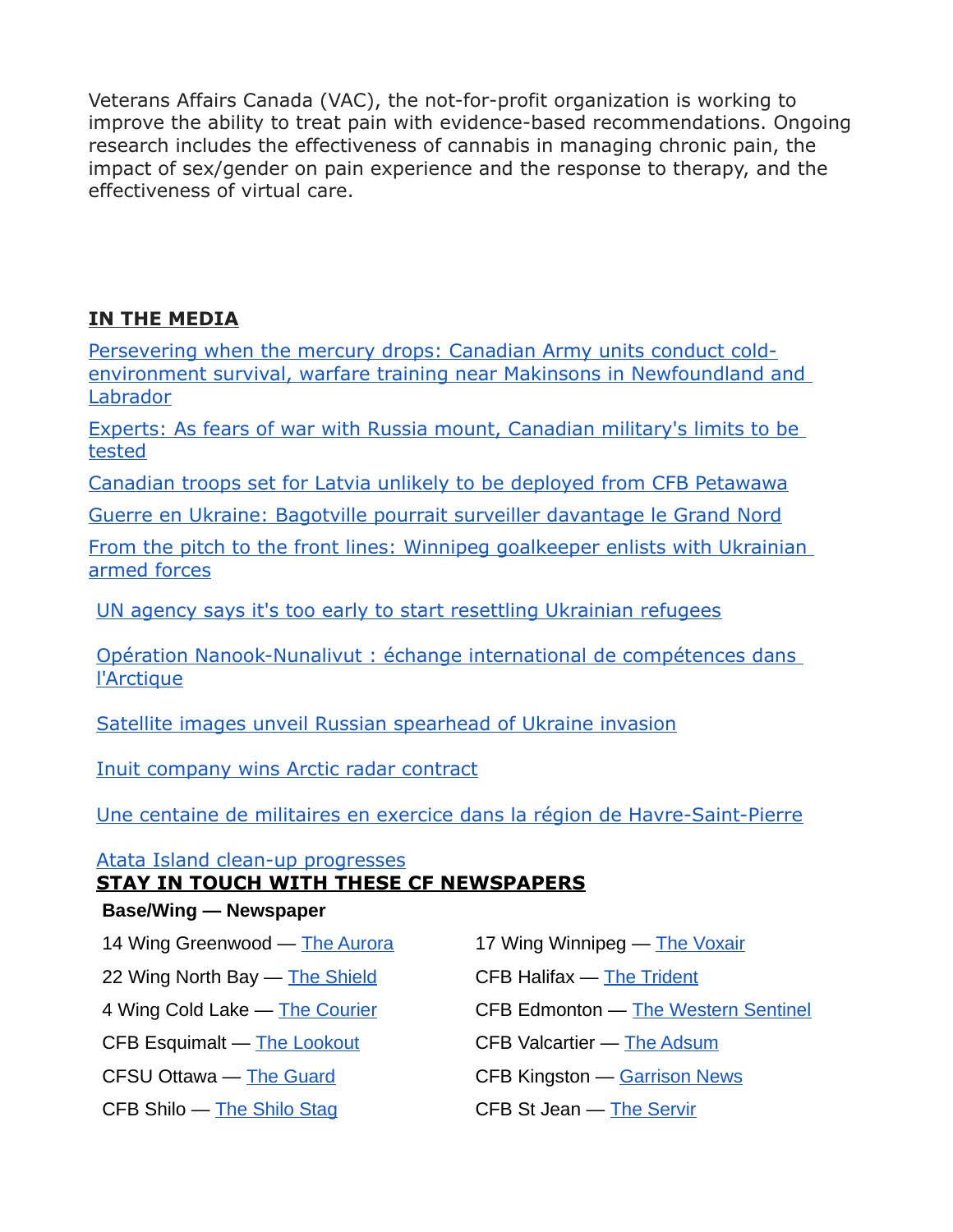| 19 Wing Comox — The Totem Times                                                                            | 3 Wing Bagotville — The Vortex             |
|------------------------------------------------------------------------------------------------------------|--------------------------------------------|
| 8 Wing Trenton — The Contact                                                                               | <b>CFB Borden — The Citizen</b>            |
| CFB Petawawa — The Petawawa Post<br>STAY IN TOUCH WITH THESE CF NEWSPAPERS<br><b>Base/Wing — Newspaper</b> |                                            |
| 14 Wing Greenwood — The Aurora                                                                             | 17 Wing Winnipeg — The Voxair              |
| 22 Wing North Bay - The Shield                                                                             | <b>CFB Halifax — The Trident</b>           |
| 4 Wing Cold Lake — The Courier                                                                             | <b>CFB Edmonton — The Western Sentinel</b> |
| CFB Esquimalt - The Lookout                                                                                | <b>CFB Valcartier — The Adsum</b>          |
| <b>CFSU Ottawa - The Guard</b>                                                                             | <b>CFB Kingston — Garrison News</b>        |
| CFB Shilo — The Shilo Stag                                                                                 | CFB St Jean - The Servir                   |
| 19 Wing Comox — The Totem Times                                                                            | 3 Wing Bagotville — The Vortex             |
| 8 Wing Trenton — The Contact                                                                               | <b>CFB Borden — The Citizen</b>            |
| CFB Petawawa — The Petawawa Post                                                                           |                                            |
|                                                                                                            |                                            |

#### tle[dEligibility for Health Care Programs – Veteran Pensioner](https://natoveterans.org/EmailTracker/LinkTracker.ashx?linkAndRecipientCode=Sroham0j6CXPMqc0EcYGc6m70ADegJVzJmFkxUw9Q84z3CCRhfEUwyQuB4WTNJR7FIa%2B%2Fq51d3XhXS7N46mrCy7%2BMwG%2BKfWouqtavqrm8c4%3D) )

2.Civilian pensioners whose total disability assessments under the Pension Act and the Veterans Well-being Actare less than 48% (see policy entitled [Eligibility for Health Care Programs – Civilian](https://natoveterans.org/EmailTracker/LinkTracker.ashx?linkAndRecipientCode=y2PaR%2ByxJ0oNelusKIBowmYQP0jvDEnIjLdnyu%2B3wNy4sQr%2FliJbejLZGVLkLvGWChrJZTwVhwd9IKW5rK7M%2BU9fh8u9BcjCO12ec3ZTTGE%3D)  [Pensioners](https://natoveterans.org/EmailTracker/LinkTracker.ashx?linkAndRecipientCode=y2PaR%2ByxJ0oNelusKIBowmYQP0jvDEnIjLdnyu%2B3wNy4sQr%2FliJbejLZGVLkLvGWChrJZTwVhwd9IKW5rK7M%2BU9fh8u9BcjCO12ec3ZTTGE%3D) );

3. Special duty service pensioners (see policy entitled **Eligibility for** Health Care Programs - Special Duty Service Pensioner); 4. Military service pensioners (see policy entitled **Eligibility for** [Health Care Programs – Military Service Pensioner](https://natoveterans.org/EmailTracker/LinkTracker.ashx?linkAndRecipientCode=ak4VniCiMqTNoCRAVSl%2BTsPB3zKS5QIl6xR6kq48Uq30oyq9mPmVyqs2RI9Twi28KpBm7dmvDUPnTzrxLH4chEy1wK6txzJ2FcRWQsGd4I0%3D) ); 5.Former members or reserve force members entitled to a disability award or pain and suffering compensation (see policy entitle[dEligibility for Health Care Programs – Entitled to a](https://natoveterans.org/EmailTracker/LinkTracker.ashx?linkAndRecipientCode=j8BOvvK89SrpBSButC7M9vQga21urTqrKsvJ0fk7wLvrpY6RAycEEh2H58dy3YUwkx2cUl64JCSb42j9tWE0NobvN%2F6GhjyPn6vIXYpY164%3D)  [Disability Award \(Regular and Reserve Force Services](https://natoveterans.org/EmailTracker/LinkTracker.ashx?linkAndRecipientCode=j8BOvvK89SrpBSButC7M9vQga21urTqrKsvJ0fk7wLvrpY6RAycEEh2H58dy3YUwkx2cUl64JCSb42j9tWE0NobvN%2F6GhjyPn6vIXYpY164%3D) ); and 6.Former members or reserve force members entitled to a disability award in respect of special duty service (see policy entitle[dEligibility for Health Care Programs – Entitled to a](https://natoveterans.org/EmailTracker/LinkTracker.ashx?linkAndRecipientCode=YHnbtdgmFZLcPW%2B0zqKjWI32y%2FhiB9sTKXTkDRF%2Bi0TleDXbHC7WurBJeXLZfEyvUP0bk9ipaakRBqYbxjWO002kymmLnadn3IHjqVap04E%3D)  [Disability Award or Pain and Suffering Compensation for Special](https://natoveterans.org/EmailTracker/LinkTracker.ashx?linkAndRecipientCode=YHnbtdgmFZLcPW%2B0zqKjWI32y%2FhiB9sTKXTkDRF%2Bi0TleDXbHC7WurBJeXLZfEyvUP0bk9ipaakRBqYbxjWO002kymmLnadn3IHjqVap04E%3D)  [Duty Service](https://natoveterans.org/EmailTracker/LinkTracker.ashx?linkAndRecipientCode=YHnbtdgmFZLcPW%2B0zqKjWI32y%2FhiB9sTKXTkDRF%2Bi0TleDXbHC7WurBJeXLZfEyvUP0bk9ipaakRBqYbxjWO002kymmLnadn3IHjqVap04E%3D) ).

3.Access to the VIP for Veteran Pensioners and Civilian Pensioners whose extent of disability is equal to or greater than 48% is based on need; there is no requirement that the need be in respect of a pensioned condition.

4.Royal Canadian Mounted Police (RCMP) Pensioners are not eligible for VIP nor can their RCMP service be added to their service in World War II or Korea to qualify them as Medium Disabled or Seriously Disabled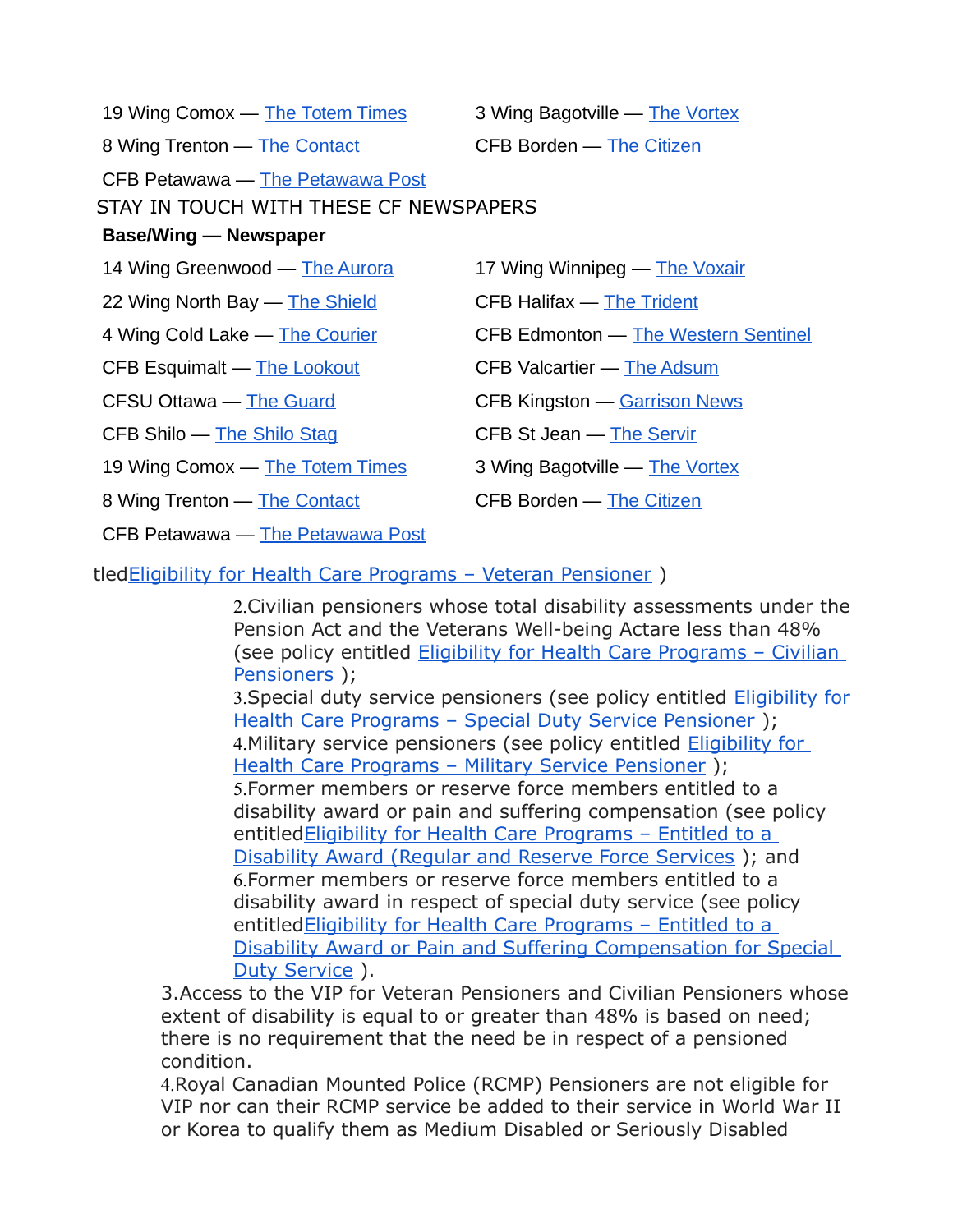Veteran Pensioners. See policy entitled Eligibility for Health Care Programs [– Royal Canadian Mounted Policef](https://natoveterans.org/EmailTracker/LinkTracker.ashx?linkAndRecipientCode=M26zXRBuHvWRI3BzJ%2BfYiWLwHfLrdMGQO1R%2FkJ3jV4hJGxXl6WaC%2F4M%2BngdpdTMCHycoLQ4HtfGDRYPyzWdvrzimt7%2BT%2FsyX6ajrtRnpVNc%3D)or information regarding benefit eligibility for RCMP pensioners.

#### **Veterans Independence Program Entitlement**

1.Entitlement for the VIP is based on an assessment that indicates either: 1.the Veteran's ability to remain self-sufficient in their principal residence is impaired by their disability benefits enititled condition; or

2.the Veteran needs the required services because he/she is " [frail](https://natoveterans.org/EmailTracker/LinkTracker.ashx?linkAndRecipientCode=0hqmhEQboAQ9u0MOgf7tbuU8LrXqtzi3%2F0rOm%2FeVYoNidsj2akpEX0ZpdQVtvNdxqcwy0%2BBbjSKcmpRvni6IkfTKLQhMWkb%2FiBTdf0LoK8Q%3D) ".

2.Where possible, every effort should be made to establish that the need for the service is linked to the disability benefits enittled condition, as it is more beneficial for the Veteran. For example, a Veteran who is admitted to VIP intermediate care because they are "frail" will be responsible for paying an Accommodation and Meals Contribution; however, if the admission is in respect of a diasability benefits entitled condition, the Veteran will not be required to pay the Accommodation and Meals Contribution.

#### **Treatment Benefits Eligibility**

1.Veteran pensioners, civilian pensioners, special duty service pensioners and former members entitled to a disability award or pain and suffering compensation for special duty service who are receiving VIP services because they are "frail" are eligible to receive treatment benefits for disability benefits entitled conditions (i.e. eligible for B-line health coverage).

2.Military service pensioners and former members or reserve force members entitled to a disability award or pain and suffering compensation that is not for special duty service are eligible to receive treatment benefits only for their disability benefit entitled condition(s), even if they are in receipt of VIP services because they are "frail" (i.e. not eligible for B-line coverage).

#### **Frail Criteria**

1.In establishing whether a disability benefits recipient satisfies the criteria to be considered "frail", there must be evidence that the individual suffers from one of the prolonged impairments described in paragraph 11, or two or more of the prolonged impairments described in paragraph 12. 2.One of the following conditions is present all or most (85%) of the time: 1.visual acuity in both eyes with corrective lenses is 20/200 (6/60) or less, or the greatest field of vision is less than 20 degrees (i.e. legally blind);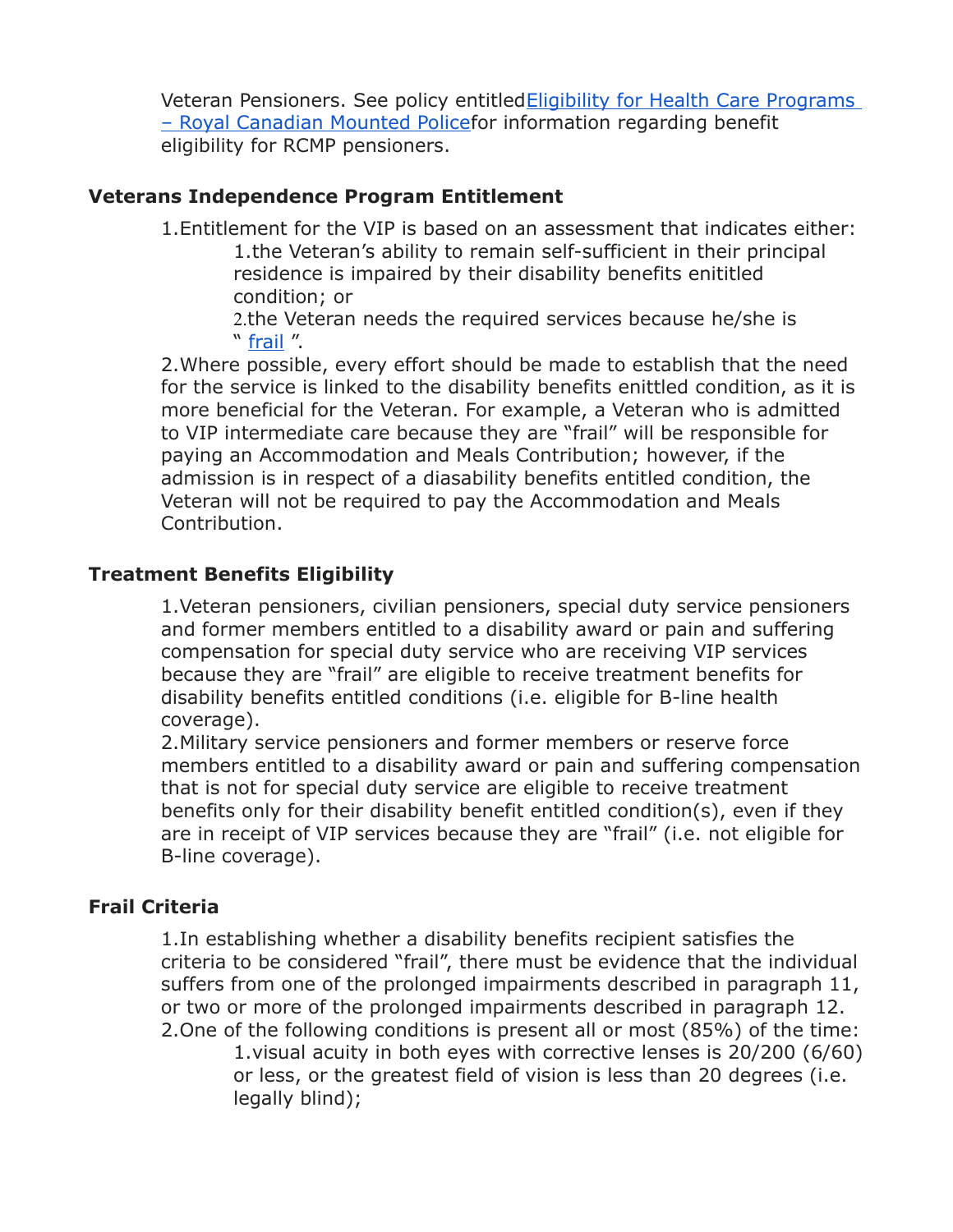2.amputation or paraplegic in accordance with Table 3 of Chapter 5 of the [Table of Disabilities;](https://natoveterans.org/EmailTracker/LinkTracker.ashx?linkAndRecipientCode=GOUscYCGwUPW%2FoMvWThoqPYVGLlMkzwQE%2BL8Mzrbq29PhAhJ9eTugFdwKUrSyZlhbw0Z8R%2BUy%2BnJmhaTOY56J4wg59LJpSaeVhcUDzL0q9Q%3D)

3.unable to speak so as to be understood in a quiet setting, or takes an inordinate amount of time to do so, even with the aid of medication, therapy or a device (excludes stuttering);

4.unable to hear (without lip-reading) a spoken conversation in a quiet setting, even with the aid of medication, therapy or a device; 5.unable to personally manage bowel or bladder functions – requiring assistance with the use of incontinent supplies, ostomy care or catheter care;

6.unable to walk 50 metres on level ground, or takes an inordinate amount of time to do so, even with the aid of medication, therapy or a device;

7.unable to perceive, think or remember, even with the aid of medication, therapy or a device. As an example cannot initiate or manage personal care without constant supervision;

8.unable to feed himself or herself, or takes an inordinate amount of time to do so, even with the aid of medication, therapy or a device;

9.is totally dependent on another to dress or wash the entire body; or

10.requires life-sustaining therapy to support a vital function (e.g. oxygen therapy; clapping therapy to help in breathing; kidney dialysis to filter blood) at least 3 times per week for an average of at least 14 hours per week. NOTE: Life-sustaining therapy does not include implanted devices such as a pacemaker or special programs of diet, exercise, hygiene, or medication.

3.Two or more of the following conditions are present:

1.Vision impairment – e.g. enrolled for services with the Canadian National Institute for the Blind but not legally blind (e.g. macular degeneration, severe cataracts);

2.Musculoskeletal/neurological disorders resulting in difficulty walking or severe functional disability in the upper limbs. For example:

1.decreased strength in the knees (e.g. gunshot with significant nerve damage)

2.balance and gait abnormalities (e.g. Parkinson's, stroke) 3.lower extremity disability (e.g. severe arthritis) 4.infrequent walking or exercise due to physical limitations (e.g. severe arthritis, stroke, amputation at ankle) 5.loss or severe restriction of the functional use of arm/hand (e.g. amputation at wrist or above, severe intention tremors).

3.Either (i), (ii) or both:

1.Cardiac – diagnosed as Class 4 of the [New York Heart](https://natoveterans.org/EmailTracker/LinkTracker.ashx?linkAndRecipientCode=1BNzRbwYOHgU8usbVTeJ0stv7TkRYMhW1sMEvy1fJnCPKEhvj8%2FzSHYiaNfZyiD2GFgRztG1tNB449fC%2F9%2B7bczt28rX48ItbQ42yTn4FUo%3D)  [Association Functional Classification System:](https://natoveterans.org/EmailTracker/LinkTracker.ashx?linkAndRecipientCode=1BNzRbwYOHgU8usbVTeJ0stv7TkRYMhW1sMEvy1fJnCPKEhvj8%2FzSHYiaNfZyiD2GFgRztG1tNB449fC%2F9%2B7bczt28rX48ItbQ42yTn4FUo%3D) unable to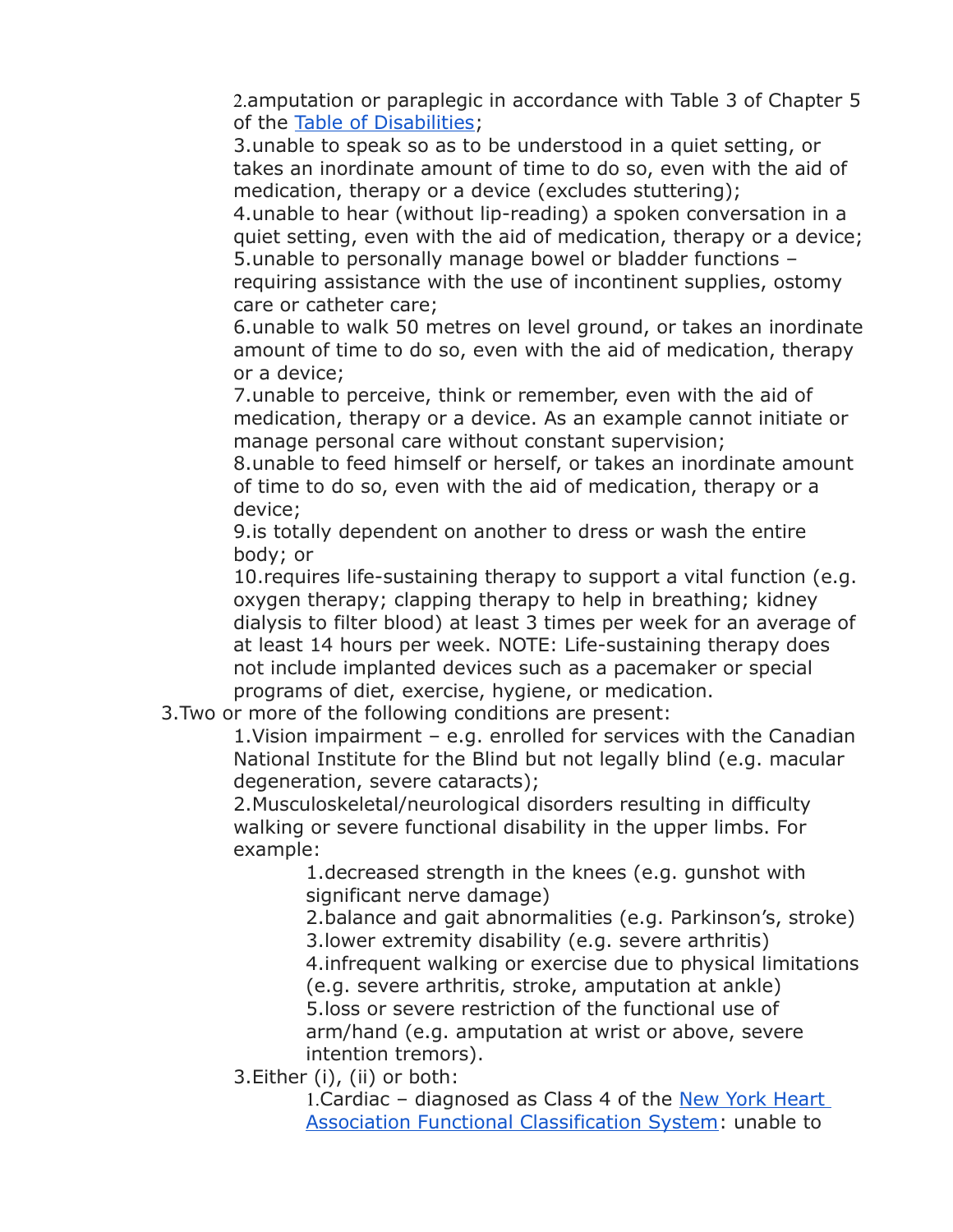perform any physical activity without discomfort. Symptoms of inadequate cardiac output, pulmonary congestion, systemic congestion, or angina syndrome may be present at rest. If any physical activity is undertaken, discomfort is increased. (E.g. Ischemic Heart Disease, Cardiomyopathy, Valvular Heart Disease.) 2.Respiratory – results of Pulmonary Functions Testing indicate severe limitations. (E.g. COPD including emphysema, lung cancer, Pneumonectomy.)

4.Congnitive Impairment – significant cognitive or behavioural problems, psychosis or severe neurosis requiring ongoing supervision or assistance (e.g. dementia, depression). NOTE: Individuals entitled to a disability benefit for PTSD would not be expected to meet these criteria except in extreme cases where the individual cannot be left alone.

5.Multiple drug use that significantly impairs cognitive or behavioural ability requiring ongoing supervision or assistance (e.g. demonstrated evidence of cognitive or behaviour impairment objectively measured as a result of using benzodiazepines, narcotics, anti-depressants, major tranquillizers, anti-seizure or anti-Parkinsonian drugs).

#### **Decision-making**

1.If the decision maker is able to create a body of evidence that enables them to make a frail determination using documentation that already exists (e.g. medical, nursing and/or other assessments/records completed by a provincial entity, DND, or some other source) it is unnecessary to also complete a VAC assessment. However, if no other assessments have been completed, an in-person assessment is necessary, to confirm the existence of the condition(s) set out in paragraphs 11 or 12 of this policy. 2.Once all information has been collected and reviewed, the delegated decision maker will draw from all the circumstances every reasonable inference in favour of the Veteran. Where a fact must be proven, the evidence provided by the Veteran should be accepted as proof in the absence of contradictory evidence. Where there is uncertainty regarding a Veteran's eligibility, the case should be resolved in favour of the Veteran.

#### **References**

[Veterans Health Care Regulations](https://natoveterans.org/EmailTracker/LinkTracker.ashx?linkAndRecipientCode=zLorR6cHmj9O0js4IqIFV9qwDG%2FNYrWWJgVcVS%2BR5PiTfclCpv%2B%2BLdbD147SoZjeFAL1Y1KtR3xTHKsd9pQ67PevuGwNtiATWOQF3YMATcU%3D) [Eligibility for Health Care Programs – Eligible Client Groups](https://natoveterans.org/EmailTracker/LinkTracker.ashx?linkAndRecipientCode=ttgxCPbyKm6HoEyPyqzgwEey%2FTpvJLVoo5hNyVt6isi%2Fj2Il7in8cfKS3ehwJnnSzFEu1AWDRCPez8JH3jsMPEGnZqgTq8xtESJ6csKiPMY%3D)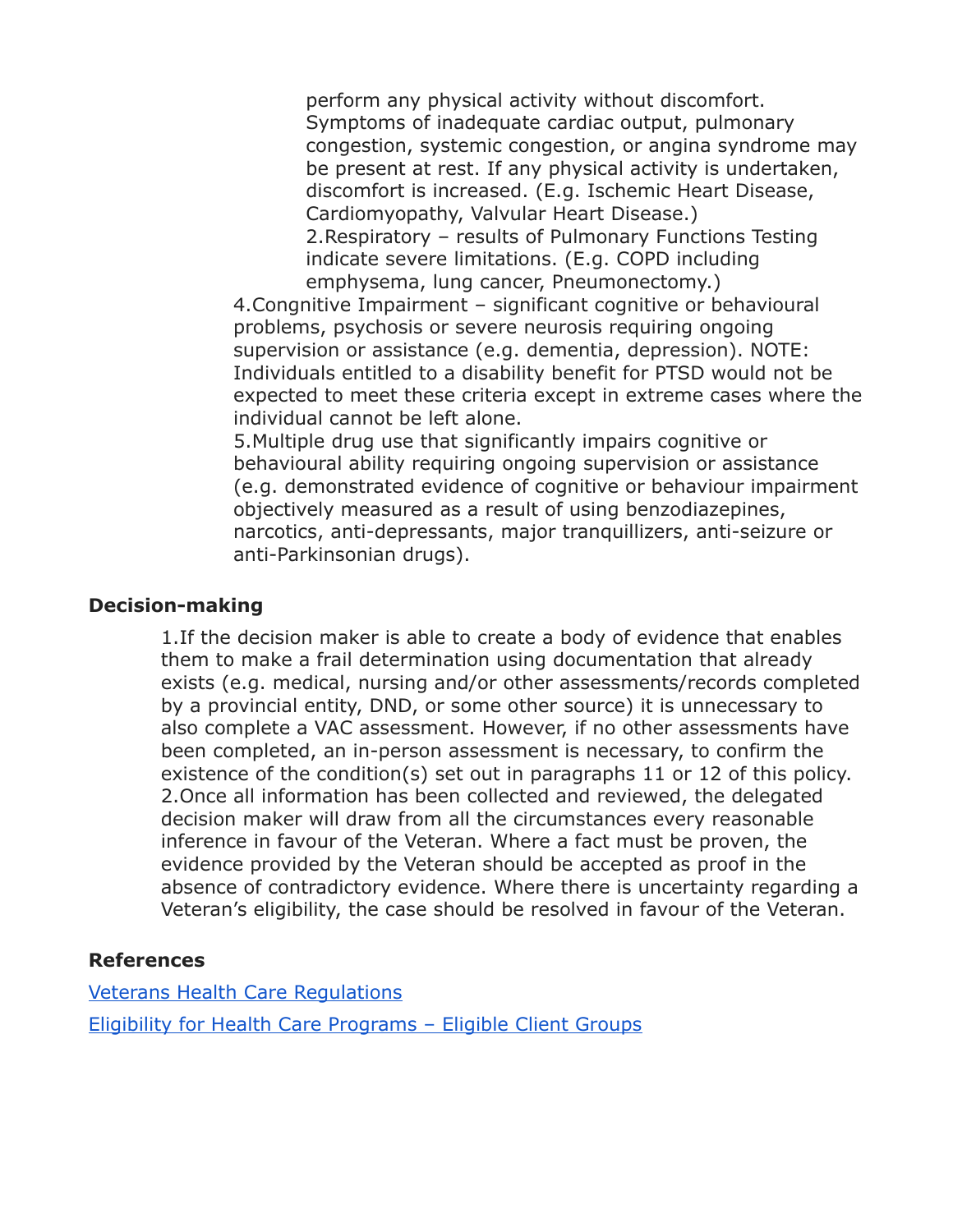#### **Veteran Chronic Pain**

#### **Chronic Pain: The Impact on Self and Families**

Registration is now open for the fall 2021 edition of the Chronic Pain Centre of Excellence Veteran and Family Well-Being Series. These sessions are designed for Veterans, their families, case managers, and health care professionals and will be accessible in both English and French.

#### **Veteran Chronic Pain: The Impact on Families**

On November 24,the focus will be transgenerational chronic pain, which means the impact on children when one of their parents has chronic pain. Dr. Melanie Noel will examine the latest research in this area, and then Dr. Helena Hawryluk and Jerris Popik will discuss programs for children and youth accessible through Wounded Warriors Canada.

[Register for Veteran Chronic Pain: The Impact on Families](https://natoveterans.org/EmailTracker/LinkTracker.ashx?linkAndRecipientCode=hrfleuRt4mYntVUYrq6IQzpz%2BP2boBaXpj5%2BqjvK%2BtQdtWV1BPIx8NSRo9rLR9j0o9akA01M3E7AMy0a3rXyUQU4S5qg44fSXQkYMeSfvhg%3D)

## **Veteran Chronic Pain: Identity and Re-Integration**

On December 1,panelists will discuss military culture and the identity of military members. The change in identity has an impact on individuals when they leave the military, especially as it relates to chronic pain. The conversation will then shift from identity to re-integration and a discussion on how Veterans can get back in touch with their families, hobbies, and lives.

## [Register for Veteran Chronic Pain: Identity and Re-Integration](https://natoveterans.org/EmailTracker/LinkTracker.ashx?linkAndRecipientCode=pbbo9VKqzZ%2FKXMkOzfCxJb6YU5zry3%2FRfb6XhywsywS5edNSjgKhIfk3ohzuSfin2LmcuHKdFJlzO4ptbp4RxqXcoaIVW%2BVv4WbSp%2FgrVn4%3D)

The aim of the series is to provide education on the evolution of pain management and current best practices in evidence-based interdisciplinary care. Recordings of these sessions will be uploaded to th[eChronic Pain Centre of](https://natoveterans.org/EmailTracker/LinkTracker.ashx?linkAndRecipientCode=zgqgS5XN%2B73eVN6if7QT1g9xsO3QbDEuyKKxyExU%2BvZ0V0wxoODHalaJBUtWEcj3I4ozRZZuoNNFXrKqCf53rdEketwITFHXHaVsoZDyuQM%3D)  [Excellence websites](https://natoveterans.org/EmailTracker/LinkTracker.ashx?linkAndRecipientCode=zgqgS5XN%2B73eVN6if7QT1g9xsO3QbDEuyKKxyExU%2BvZ0V0wxoODHalaJBUtWEcj3I4ozRZZuoNNFXrKqCf53rdEketwITFHXHaVsoZDyuQM%3D)hortly afterwards.

The Chronic Pain Centre of Excellence for Canadian Veterans was established to conduct research and help improve the well-being of Canadian Armed Forces (CAF) Veterans, and their families, suffering from chronic pain. Funded by Veterans Affairs Canada (VAC), the not-for-profit organization is working to improve the ability to treat pain with evidence-based recommendations. Ongoing research includes the effectiveness of cannabis in managing chronic pain, the impact of sex/gender on pain experience and the response to therapy, and the effectiveness of virtual care.

## **IN THE MEDIA**

[Persevering when the mercury drops: Canadian Army units conduct cold](http://sm1.multiview.com/t/gcH1AAibaBPWMWR~QLKJlCVP5WaaCCsFQRUoaaaaCCsBRCEJG9aa?l=1WlTzSvknamdl~25w8Tmdt.fml~amp;l=lmVjjif0XqWtV~25CsjWtd.vW1~amp;d=D~amp;p=)[environment survival, warfare training near Makinsons in Newfoundland and](http://sm1.multiview.com/t/gcH1AAibaBPWMWR~QLKJlCVP5WaaCCsFQRUoaaaaCCsBRCEJG9aa?l=1WlTzSvknamdl~25w8Tmdt.fml~amp;l=lmVjjif0XqWtV~25CsjWtd.vW1~amp;d=D~amp;p=)  [Labrador](http://sm1.multiview.com/t/gcH1AAibaBPWMWR~QLKJlCVP5WaaCCsFQRUoaaaaCCsBRCEJG9aa?l=1WlTzSvknamdl~25w8Tmdt.fml~amp;l=lmVjjif0XqWtV~25CsjWtd.vW1~amp;d=D~amp;p=)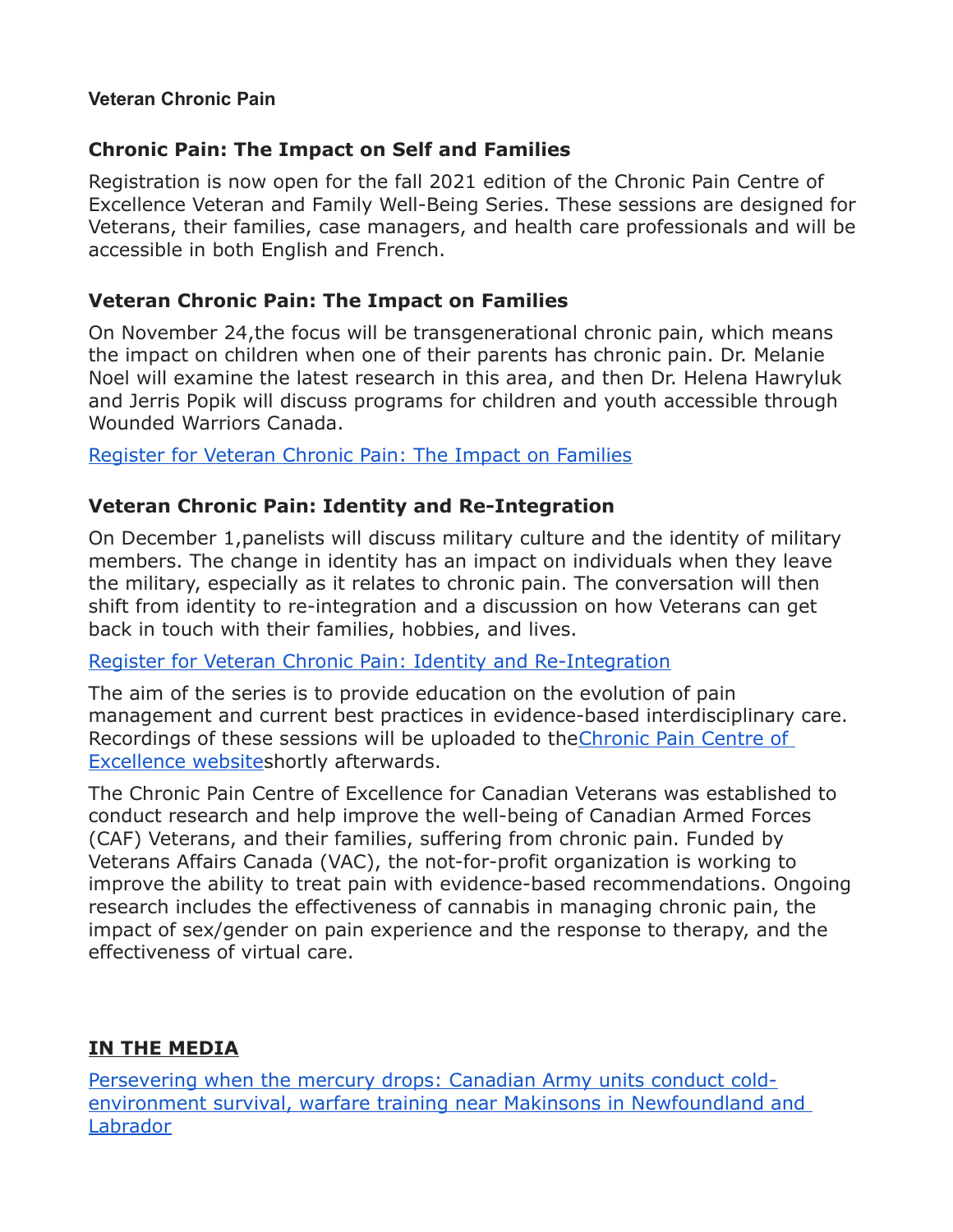[Experts: As fears of war with Russia mount, Canadian military's limits to be](http://sm1.multiview.com/t/gcH1AAibaBPWMWR~QLKJlCVP5WaaCCsFQRUoaaaaCCsBRCEJG9aa?l=1WlTzSvknamdl~25w8Tmdt.fml~amp;l=lmVjjif0XqWtV~25CsjWtd.vW1~amp;d=F~amp;p=)  [tested](http://sm1.multiview.com/t/gcH1AAibaBPWMWR~QLKJlCVP5WaaCCsFQRUoaaaaCCsBRCEJG9aa?l=1WlTzSvknamdl~25w8Tmdt.fml~amp;l=lmVjjif0XqWtV~25CsjWtd.vW1~amp;d=F~amp;p=)

[Canadian troops set for Latvia unlikely to be deployed from CFB Petawawa](http://sm1.multiview.com/t/gcH1AAibaBPWMWR~QLKJlCVP5WaaCCsFQRUoaaaaCCsBRCEJG9aa?l=1WlTzSvknamdl~25w8Tmdt.fml~amp;l=lmVjjif0XqWtV~25CsjWtd.vW1~amp;d=H~amp;p=)

[Guerre en Ukraine: Bagotville pourrait surveiller davantage le Grand Nord](http://sm1.multiview.com/t/gcH1AAibaBPWMWR~QLKJlCVP5WaaCCsFQRUoaaaaCCsBRCEJG9aa?l=1WlTzSvknamdl~25w8Tmdt.fml~amp;l=lmVjjif0XqWtV~25CsjWtd.vW1~amp;d=JT~amp;5=)

[From the pitch to the front lines: Winnipeg goalkeeper enlists with Ukrainian](http://sm1.multiview.com/t/gcH1AAibaBPWMWR~QLKJlCVP5WaaCCsFQRUoaaaaCCsBRCEJG9aa?l=1WlTzSvknamdl~25w8Tmdt.fml~amp;l=lmVjjif0XqWtV~25CsjWtd.vW1~amp;d=JV~amp;5=)  [armed forces](http://sm1.multiview.com/t/gcH1AAibaBPWMWR~QLKJlCVP5WaaCCsFQRUoaaaaCCsBRCEJG9aa?l=1WlTzSvknamdl~25w8Tmdt.fml~amp;l=lmVjjif0XqWtV~25CsjWtd.vW1~amp;d=JV~amp;5=)

[UN agency says it's too early to start resettling Ukrainian refugees](http://sm1.multiview.com/t/gcH1AAibaBPWMWR~QLKJlCVP5WaaCCsFQRUoaaaaCCsBRCEJG9aa?l=1WlTzSvknamdl~25w8Tmdt.fml~amp;l=lmVjjif0XqWtV~25CsjWtd.vW1~amp;d=JX~amp;5=)

[Opération Nanook-Nunalivut : échange international de compétences dans](http://sm1.multiview.com/t/gcH1AAibaBPWMWR~QLKJlCVP5WaaCCsFQRUoaaaaCCsBRCEJG9aa?l=1WlTzSvknamdl~25w8Tmdt.fml~amp;l=lmVjjif0XqWtV~25CsjWtd.vW1~amp;d=JZ~amp;5=)  [l'Arctique](http://sm1.multiview.com/t/gcH1AAibaBPWMWR~QLKJlCVP5WaaCCsFQRUoaaaaCCsBRCEJG9aa?l=1WlTzSvknamdl~25w8Tmdt.fml~amp;l=lmVjjif0XqWtV~25CsjWtd.vW1~amp;d=JZ~amp;5=)

[Satellite images unveil Russian spearhead of Ukraine invasion](http://sm1.multiview.com/t/gcH1AAibaBPWMWR~QLKJlCVP5WaaCCsFQRUoaaaaCCsBRCEJG9aa?l=1WlTzSvknamdl~25w8Tmdt.fml~amp;l=lmVjjif0XqWtV~25CsjWtd.vW1~amp;d=Jb~amp;5=)

[Inuit company wins Arctic radar contract](http://sm1.multiview.com/t/gcH1AAibaBPWMWR~QLKJlCVP5WaaCCsFQRUoaaaaCCsBRCEJG9aa?l=1WlTzSvknamdl~25w8Tmdt.fml~amp;l=lmVjjif0XqWtV~25CsjWtd.vW1~amp;d=Jd~amp;5=)

[Une centaine de militaires en exercice dans la région de Havre-Saint-Pierre](http://sm1.multiview.com/t/gcH1AAibaBPWMWR~QLKJlCVP5WaaCCsFQRUoaaaaCCsBRCEJG9aa?l=1WlTzSvknamdl~25w8Tmdt.fml~amp;l=lmVjjif0XqWtV~25CsjWtd.vW1~amp;d=Jh~amp;5=)

#### [Atata Island clean-up progresses](http://sm1.multiview.com/t/gcH1AAibaBPWMWR~QLKJlCVP5WaaCCsFQRUoaaaaCCsBRCEJG9aa?l=1WlTzSvknamdl~25w8Tmdt.fml~amp;l=lmVjjif0XqWtV~25CsjWtd.vW1~amp;d=Jf~amp;5=)

## **STAY IN TOUCH WITH THESE CF NEWSPAPERS**

#### **Base/Wing — Newspaper**

14 Wing Greenwood — [The Aurora](http://sm1.multiview.com/t/gcH1AAibaBPWMWR~QLKJlCVP5WaaCCsFQRUoaaaaCCsBRCEJG9aa?l=1WlTzSvknamdl~25w8Tmdt.fml~amp;l=lmVjjif0XqWtV~25CsjWtd.vW1~amp;d=Jj~amp;5=) 17 Wing Winnipeg — [The Voxair](http://sm1.multiview.com/t/gcH1AAibaBPWMWR~QLKJlCVP5WaaCCsFQRUoaaaaCCsBRCEJG9aa?l=1WlTzSvknamdl~25w8Tmdt.fml~amp;l=lmVjjif0XqWtV~25CsjWtd.vW1~amp;d=Jk~amp;5=) 22 Wing North Bay — [The Shield](http://sm1.multiview.com/t/gcH1AAibaBPWMWR~QLKJlCVP5WaaCCsFQRUoaaaaCCsBRCEJG9aa?l=1WlTzSvknamdl~25w8Tmdt.fml~amp;l=lmVjjif0XqWtV~25CsjWtd.vW1~amp;d=Jl~amp;5=) CFB Halifax — [The Trident](http://sm1.multiview.com/t/gcH1AAibaBPWMWR~QLKJlCVP5WaaCCsFQRUoaaaaCCsBRCEJG9aa?l=1WlTzSvknamdl~25w8Tmdt.fml~amp;l=lmVjjif0XqWtV~25CsjWtd.vW1~amp;d=Jm~amp;5=) 4 Wing Cold Lake — [The Courier](http://sm1.multiview.com/t/gcH1AAibaBPWMWR~QLKJlCVP5WaaCCsFQRUoaaaaCCsBRCEJG9aa?l=1WlTzSvknamdl~25w8Tmdt.fml~amp;l=lmVjjif0XqWtV~25CsjWtd.vW1~amp;d=Jn~amp;5=) CFB Edmonton — [The Western Sentinel](http://sm1.multiview.com/t/gcH1AAibaBPWMWR~QLKJlCVP5WaaCCsFQRUoaaaaCCsBRCEJG9aa?l=1WlTzSvknamdl~25w8Tmdt.fml~amp;l=lmVjjif0XqWtV~25CsjWtd.vW1~amp;d=Jo~amp;5=) CFB Esquimalt — [The Lookout](http://sm1.multiview.com/t/gcH1AAibaBPWMWR~QLKJlCVP5WaaCCsFQRUoaaaaCCsBRCEJG9aa?l=1WlTzSvknamdl~25w8Tmdt.fml~amp;l=lmVjjif0XqWtV~25CsjWtd.vW1~amp;d=Jp~amp;5=) CFB Valcartier — [The Adsum](http://sm1.multiview.com/t/gcH1AAibaBPWMWR~QLKJlCVP5WaaCCsFQRUoaaaaCCsBRCEJG9aa?l=1WlTzSvknamdl~25w8Tmdt.fml~amp;l=lmVjjif0XqWtV~25CsjWtd.vW1~amp;d=Jq~amp;5=) CFSU Ottawa — [The Guard](http://sm1.multiview.com/t/gcH1AAibaBPWMWR~QLKJlCVP5WaaCCsFQRUoaaaaCCsBRCEJG9aa?l=1WlTzSvknamdl~25w8Tmdt.fml~amp;l=lmVjjif0XqWtV~25CsjWtd.vW1~amp;d=Jr~amp;5=) CFB Kingston — [Garrison News](http://sm1.multiview.com/t/gcH1AAibaBPWMWR~QLKJlCVP5WaaCCsFQRUoaaaaCCsBRCEJG9aa?l=1WlTzSvknamdl~25w8Tmdt.fml~amp;l=lmVjjif0XqWtV~25CsjWtd.vW1~amp;d=J~7E~amp;p=) CFB Shilo — [The Shilo Stag](http://sm1.multiview.com/t/gcH1AAibaBPWMWR~QLKJlCVP5WaaCCsFQRUoaaaaCCsBRCEJG9aa?l=1WlTzSvknamdl~25w8Tmdt.fml~amp;l=lmVjjif0XqWtV~25CsjWtd.vW1~amp;d=Jx~amp;5=) CFB St Jean — [The Servir](http://sm1.multiview.com/t/gcH1AAibaBPWMWR~QLKJlCVP5WaaCCsFQRUoaaaaCCsBRCEJG9aa?l=1WlTzSvknamdl~25w8Tmdt.fml~amp;l=lmVjjif0XqWtV~25CsjWtd.vW1~amp;d=Jy~amp;5=) 19 Wing Comox — [The Totem Times](http://sm1.multiview.com/t/gcH1AAibaBPWMWR~QLKJlCVP5WaaCCsFQRUoaaaaCCsBRCEJG9aa?l=1WlTzSvknamdl~25w8Tmdt.fml~amp;l=lmVjjif0XqWtV~25CsjWtd.vW1~amp;d=Jz~amp;5=) 3 Wing Bagotville — [The Vortex](http://sm1.multiview.com/t/gcH1AAibaBPWMWR~QLKJlCVP5WaaCCsFQRUoaaaaCCsBRCEJG9aa?l=1WlTzSvknamdl~25w8Tmdt.fml~amp;l=lmVjjif0XqWtV~25CsjWtd.vW1~amp;d=J0~amp;5=) 8 Wing Trenton — [The Contact](http://sm1.multiview.com/t/gcH1AAibaBPWMWR~QLKJlCVP5WaaCCsFQRUoaaaaCCsBRCEJG9aa?l=1WlTzSvknamdl~25w8Tmdt.fml~amp;l=lmVjjif0XqWtV~25CsjWtd.vW1~amp;d=J1~amp;5=) CFB Borden — [The Citizen](http://sm1.multiview.com/t/gcH1AAibaBPWMWR~QLKJlCVP5WaaCCsFQRUoaaaaCCsBRCEJG9aa?l=1WlTzSvknamdl~25w8Tmdt.fml~amp;l=lmVjjif0XqWtV~25CsjWtd.vW1~amp;d=Kc~amp;5=) CFB Petawawa — [The Petawawa Post](http://sm1.multiview.com/t/gcH1AAibaBPWMWR~QLKJlCVP5WaaCCsFQRUoaaaaCCsBRCEJG9aa?l=1WlTzSvknamdl~25w8Tmdt.fml~amp;l=lmVjjif0XqWtV~25CsjWtd.vW1~amp;d=KT~amp;5=) **Base/Wing — Newspaper**

- 
- 
- 
- 
- 
- 
- 
- 
- STAY IN TOUCH WITH THESE CF NEWSPAPERS
- 14 Wing Greenwood [The Aurora](http://sm1.multiview.com/t/gcH1AAibaBPWMWR~QLKJlCVP5WaaCCsFQRUoaaaaCCsBRCEJG9aa?l=1WlTzSvknamdl~25w8Tmdt.fml~amp;l=lmVjjif0XqWtV~25CsjWtd.vW1~amp;d=Jj~amp;5=) 17 Wing Winnipeg [The Voxair](http://sm1.multiview.com/t/gcH1AAibaBPWMWR~QLKJlCVP5WaaCCsFQRUoaaaaCCsBRCEJG9aa?l=1WlTzSvknamdl~25w8Tmdt.fml~amp;l=lmVjjif0XqWtV~25CsjWtd.vW1~amp;d=Jk~amp;5=) 22 Wing North Bay — [The Shield](http://sm1.multiview.com/t/gcH1AAibaBPWMWR~QLKJlCVP5WaaCCsFQRUoaaaaCCsBRCEJG9aa?l=1WlTzSvknamdl~25w8Tmdt.fml~amp;l=lmVjjif0XqWtV~25CsjWtd.vW1~amp;d=Jl~amp;5=) CFB Halifax — [The Trident](http://sm1.multiview.com/t/gcH1AAibaBPWMWR~QLKJlCVP5WaaCCsFQRUoaaaaCCsBRCEJG9aa?l=1WlTzSvknamdl~25w8Tmdt.fml~amp;l=lmVjjif0XqWtV~25CsjWtd.vW1~amp;d=Jm~amp;5=) 4 Wing Cold Lake — [The Courier](http://sm1.multiview.com/t/gcH1AAibaBPWMWR~QLKJlCVP5WaaCCsFQRUoaaaaCCsBRCEJG9aa?l=1WlTzSvknamdl~25w8Tmdt.fml~amp;l=lmVjjif0XqWtV~25CsjWtd.vW1~amp;d=Jn~amp;5=) **CFB Edmonton — [The Western Sentinel](http://sm1.multiview.com/t/gcH1AAibaBPWMWR~QLKJlCVP5WaaCCsFQRUoaaaaCCsBRCEJG9aa?l=1WlTzSvknamdl~25w8Tmdt.fml~amp;l=lmVjjif0XqWtV~25CsjWtd.vW1~amp;d=Jo~amp;5=)** CFB Esquimalt — [The Lookout](http://sm1.multiview.com/t/gcH1AAibaBPWMWR~QLKJlCVP5WaaCCsFQRUoaaaaCCsBRCEJG9aa?l=1WlTzSvknamdl~25w8Tmdt.fml~amp;l=lmVjjif0XqWtV~25CsjWtd.vW1~amp;d=Jp~amp;5=) CFB Valcartier — [The Adsum](http://sm1.multiview.com/t/gcH1AAibaBPWMWR~QLKJlCVP5WaaCCsFQRUoaaaaCCsBRCEJG9aa?l=1WlTzSvknamdl~25w8Tmdt.fml~amp;l=lmVjjif0XqWtV~25CsjWtd.vW1~amp;d=Jq~amp;5=) CFSU Ottawa — [The Guard](http://sm1.multiview.com/t/gcH1AAibaBPWMWR~QLKJlCVP5WaaCCsFQRUoaaaaCCsBRCEJG9aa?l=1WlTzSvknamdl~25w8Tmdt.fml~amp;l=lmVjjif0XqWtV~25CsjWtd.vW1~amp;d=Jr~amp;5=) CFB Kingston — [Garrison News](http://sm1.multiview.com/t/gcH1AAibaBPWMWR~QLKJlCVP5WaaCCsFQRUoaaaaCCsBRCEJG9aa?l=1WlTzSvknamdl~25w8Tmdt.fml~amp;l=lmVjjif0XqWtV~25CsjWtd.vW1~amp;d=J~7E~amp;p=)